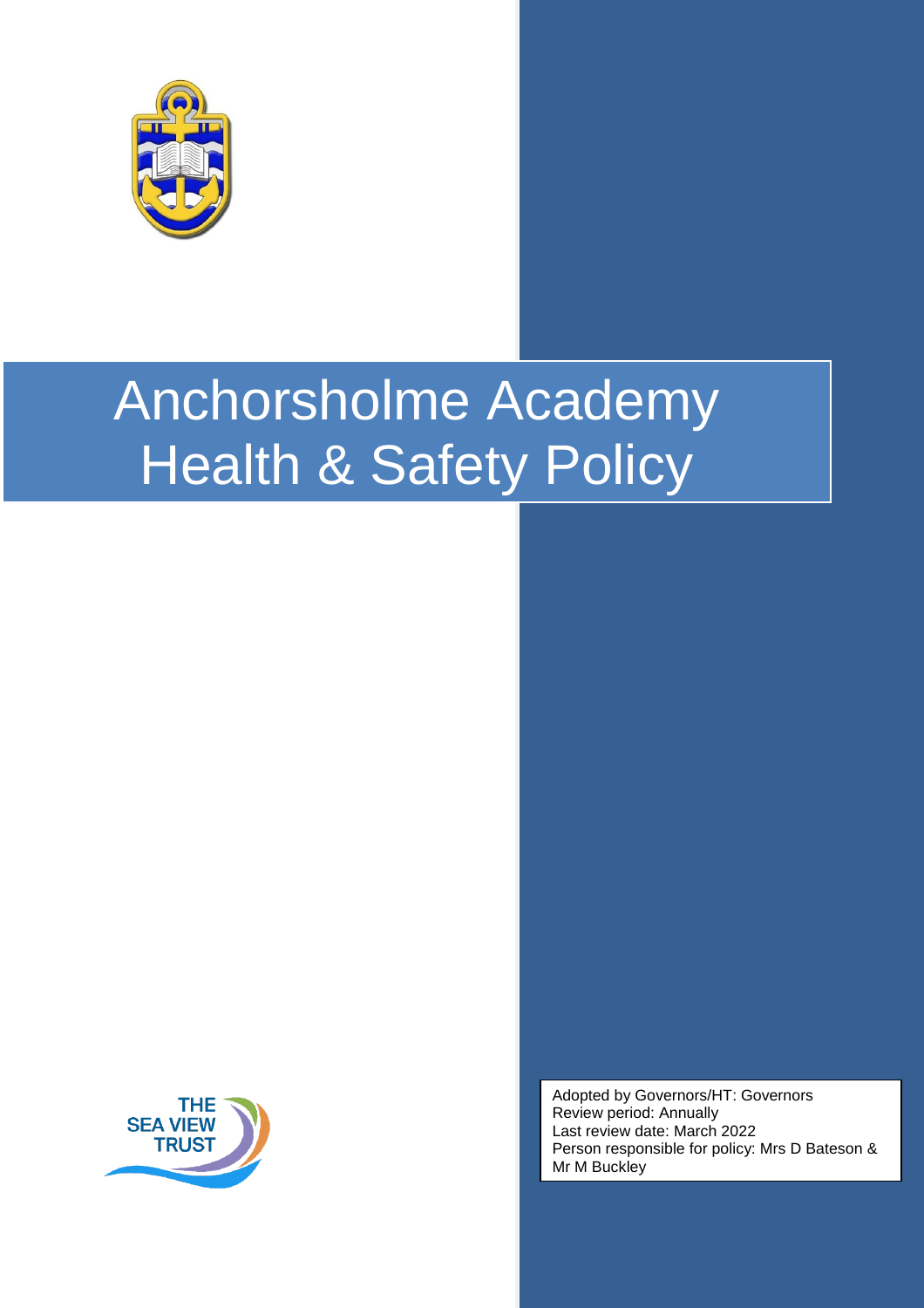# **Contents**

| Appendix 2. Recommended Absence Period for Preventing the Spread of Infection 19-25 |
|-------------------------------------------------------------------------------------|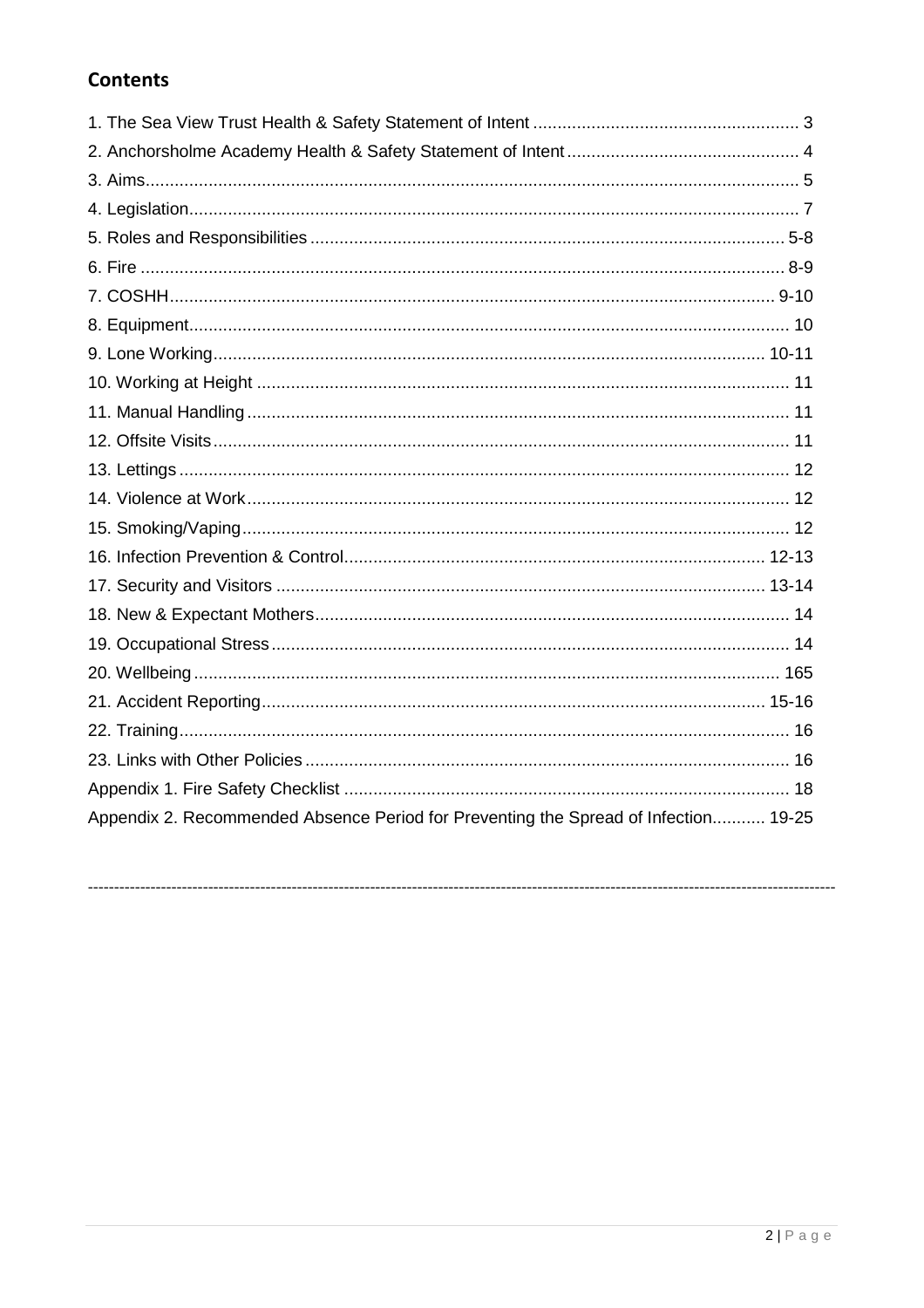## **The Sea View Trust**

## **Health & Safety Statement of Intent**

The Board of Directors of The Sea View Trust acknowledge the overall responsibility to provide and maintain safe and healthy conditions for all employees, children, clients, the community and any other parties that may be affected by our work activities.

As a Trust we undertake, as far as is reasonably practicable, to provide safe places of work, safe equipment, safe systems of work, information, training and supervision as may be needed to create and maintain a safe and healthy work environment.

The Trust will strive to achieve the highest standards of health, safety and welfare consistent with their responsibilities under the 'Health and Safety at Work Act 1974' and other statutory and common law duties.

This statement supplements 'Blackpool Council's Occupational Health and Safety Manual', which will continue to be updated with appropriate guidance notes and each Academy will be responsible for disseminating this information to their staff.

As a management body, the Board of Directors must ensure that academy staff and premise comply with the Council's health and safety policies and practices (e.g. reporting accidents, first aid provision etc.) and:

- Develop and regularly update an Academy specific health and safety policy and advise employees of it.
- Have a critical incident/emergency contingency plan.
- Ensure, so far as reasonably practicable, the health, safety, and wellbeing of teachers and other education staff, the health and safety of pupils in school and on off-site visits, and the health and safety of visitors to the school including volunteers involved in any school activity and contractors working on the school site.
- Asses the risk of all activities, both in school and off-site, introduce measures to manage the risks, and instruct employees about the risks and measures to control them.
- Ensure that staff are competent and trained in their responsibilities (including written records of training), and are actively involved in health and safety.
- Take reasonable steps to make sure that the buildings, equipment and materials are safe and do not put the health of users and visitors at risk.

In practice, the Board of Directors may delegate these tasks to each Local Governing Body.

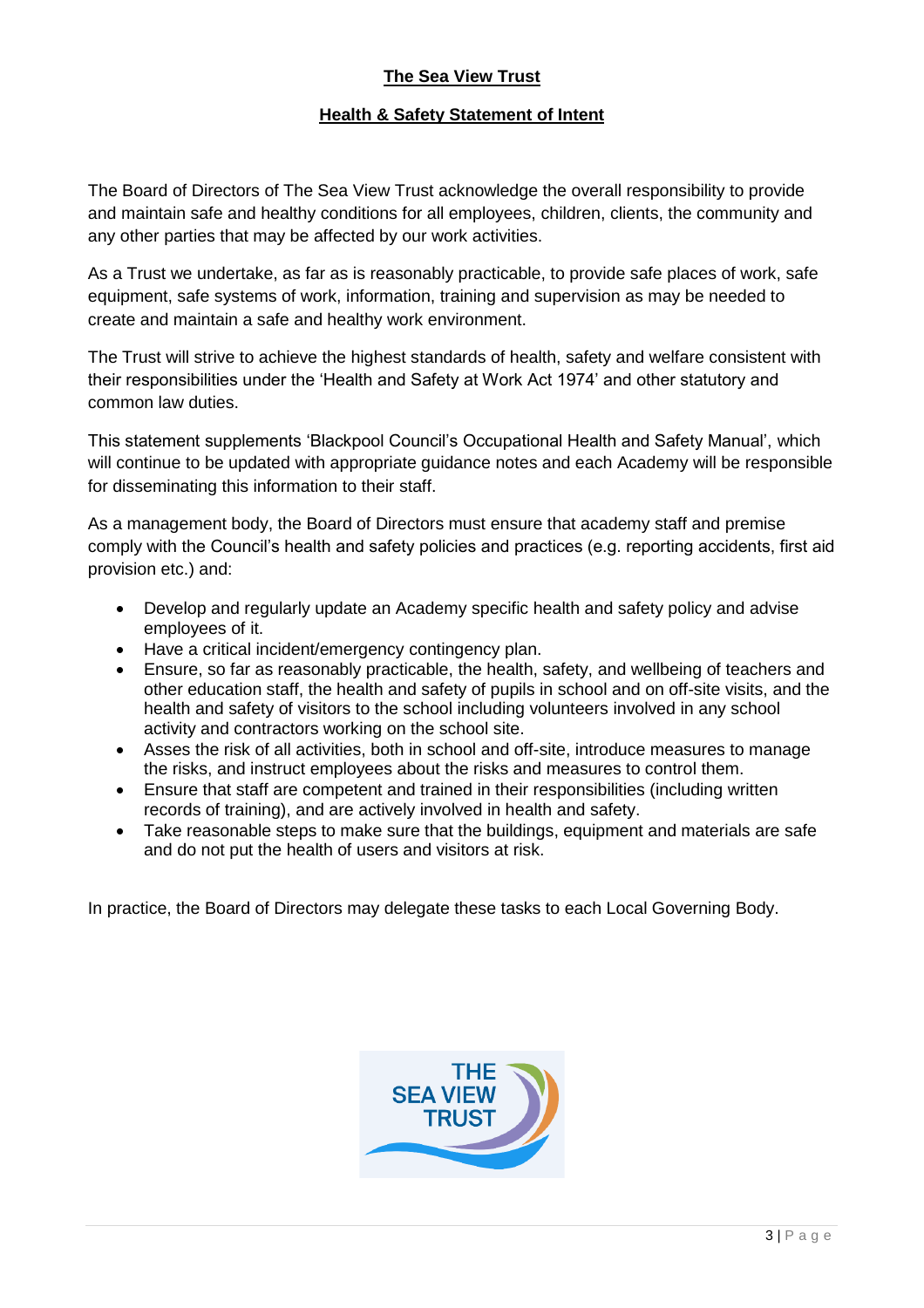## **Anchorsholme Academy**

## **Health and Safety Statement of Intent**

Anchorsholme Academy fully acknowledges the provisions of the 'Health & Safety at Work Act 1974'. Anchorsholme Academy understands fully that it is the duty of every employer to conduct their business in such a way to ensure, so far as is reasonably practicable, and accepts that it has a responsibility to take all reasonably practicable steps to secure the health and safety of pupils, staff and others using the academy premises or participating in academy events or activities.

It also understands that it must ensure that persons who are not in their employment, but who may be affected by it, are not exposed to risks to their health and safety.

'The Management of Health and Safety at Work Regulations 1999', requires employers to:

- Assess the risks to staff and others affected by school activities in order to identify the health and safety measures that are necessary and, in certain circumstances, keep a record of the significant findings of that assessment.
- Introduce measures to manage those risks (risk management).
- Tell their employees about the risks and measures to be taken to manage the risks.
- Ensure that adequate training is given to employees on health and safety matters.

The Local Governing Body believes that ensuring the health and safety of staff, pupils and visitors is essential to the success of the school.

We are committed to:

- ➢ Providing a safe and healthy working and learning environment;
- ➢ Preventing accidents and work-related ill health;
- $\triangleright$  Assessing and controlling risks from curriculum and non-curriculum work activities;
- $\triangleright$  Complying with statutory requirements as a minimum;
- ➢ Ensuring safe working methods and providing safe equipment;
- ➢ Providing effective information, instruction and training;
- ➢ Monitoring and reviewing systems to make sure they are effective;
- $\triangleright$  Developing and maintaining a positive health and safety culture through communication and consultation with employees and their representatives on health and safety matters;
- ➢ Setting targets and objectives to develop a culture of continuous improvement;
- $\triangleright$  Ensuring adequate welfare facilities exist at the school;
- $\triangleright$  Ensuring adequate resources are made available for health and safety issues, so far as is reasonably practicable;
- ➢ Following good practice in Risk Management as given in the Academies Financial Handbook, and endeavouring to fully comply with DfE and EFA requirements.

Headteacher – Mr Graeme Dow Chair of Governors & H&S Key Responsibility – Mr Ian Clare

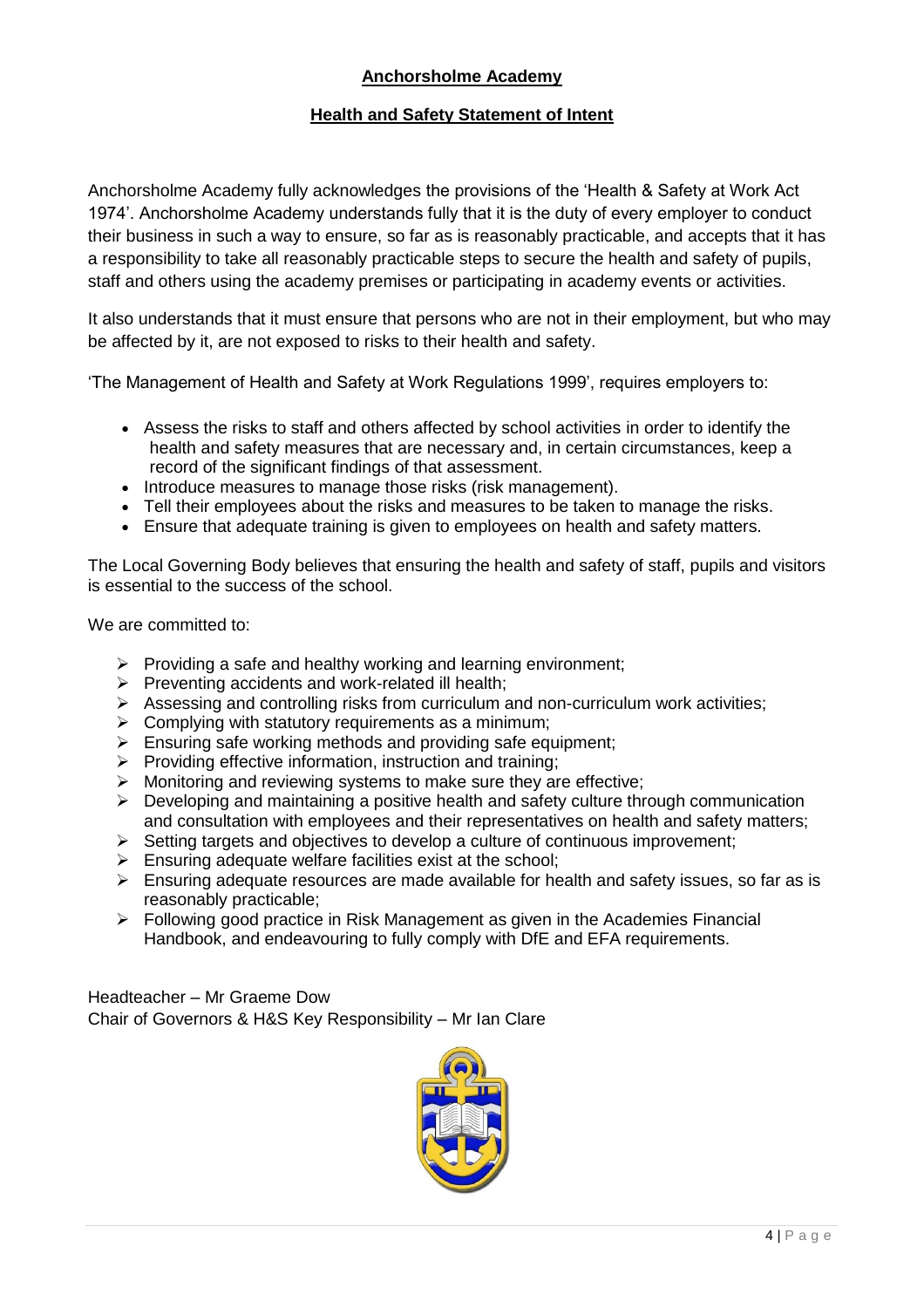## **1. Aims**

Our school aims to:

- Provide and maintain a safe and healthy environment;
- Establish and maintain safe working procedures amongst staff, pupils and all visitors to the school site;
- Have robust procedures in place in case of emergencies;
- Ensure that the premises and equipment are maintained safely, and are regularly inspected.

## **2. Legislation**

This policy is based on advice from the Department for Education on [health and safety in schools](https://www.gov.uk/government/publications/health-and-safety-advice-for-schools) and the following legislation:

- [The Health and Safety at Work etc. Act 1974,](http://www.legislation.gov.uk/ukpga/1974/37) which sets out the general duties employers have towards employees and duties relating to lettings
- [The Management of Health and Safety at Work Regulations 1992,](http://www.legislation.gov.uk/uksi/1992/2051/regulation/3/made) which require employers to make an assessment of the risks to the health and safety of their employees
- [The Management of Health and Safety at Work Regulations 1999,](http://www.legislation.gov.uk/uksi/1999/3242/contents/made) which require employers to carry out risk assessments, arrange to implement necessary measures, and arrange for appropriate information and training
- [The Control of Substances Hazardous to Health Regulations 2002,](http://www.legislation.gov.uk/uksi/2002/2677/contents/made) which require employers to control substances that are hazardous to health
- [The Reporting of Injuries, Diseases and Dangerous Occurrences Regulations \(RIDDOR\)](http://www.legislation.gov.uk/uksi/2013/1471/schedule/1/paragraph/1/made)  [2013,](http://www.legislation.gov.uk/uksi/2013/1471/schedule/1/paragraph/1/made) which state that some accidents must be reported to the Health and Safety Executive and set out the timeframe for this and how long records of such accidents must be kept
- [The Health and Safety \(Display Screen Equipment\) Regulations 1992,](http://www.legislation.gov.uk/uksi/1992/2792/contents/made) which require employers to carry out digital screen equipment assessments and states users' entitlement to an eyesight test
- [The Gas Safety \(Installation and Use\) Regulations 1998,](http://www.legislation.gov.uk/uksi/1998/2451/regulation/4/made) which require work on gas fittings to be carried out by someone on the Gas Safe Register
- [The Regulatory Reform \(Fire Safety\) Order 2005,](http://www.legislation.gov.uk/uksi/2005/1541/part/2/made) which requires employers to take general fire precautions to ensure the safety of their staff
- [The Work at Height Regulations 2005,](http://www.legislation.gov.uk/uksi/2005/735/contents/made) which requires employers to protect their staff from falls from height

The school follows [national guidance published by Public Health England](https://www.gov.uk/government/uploads/system/uploads/attachment_data/file/522337/Guidance_on_infection_control_in_schools.pdf) when responding to infection control issues.

This policy complies with our funding agreement and articles of association.

## **3. Roles and Responsibilities**

## **3.1 The Governing Board**

The Governing Body will ensure the successful implementation of the academy's Health and Safety Policy and all those documents associated to it. The Governing Body has ultimate responsibility for the Health and Safety Policy, but will delegate day-to-day responsibility to the Headteacher.

The Governing Body will ensure that sufficient and appropriate resources are allocated to implement the H&S Policy. It will also guarantee that:

- They are familiar with the requirements of the appropriate legislation and codes of practice;
- There is a nominated H&S representative on the Governing Body to act as a link between the Governing Body and the wider school community who will stay up to date with academy H&S initiatives, contribute to H&S activities such as fire drills and regular audits and report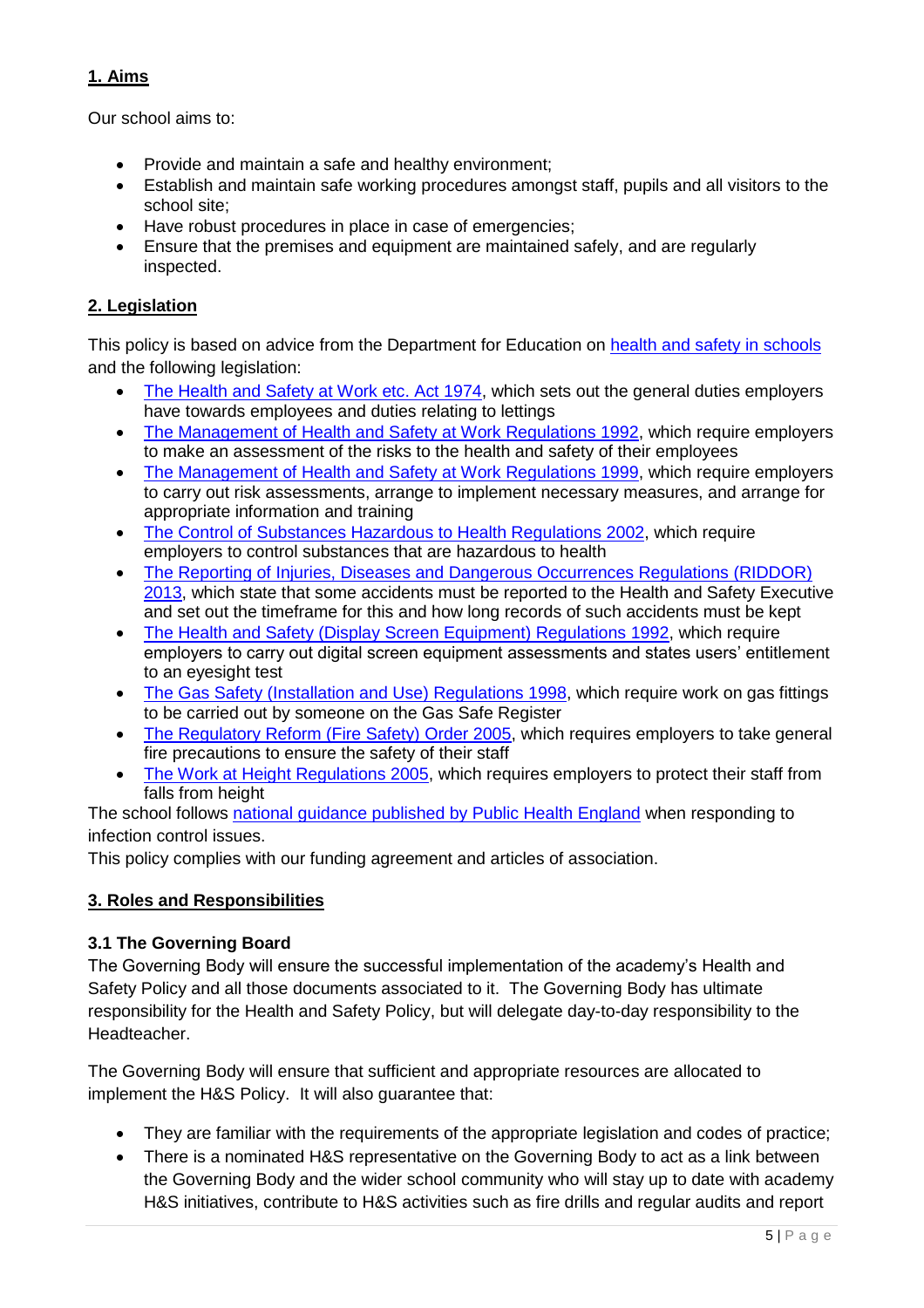to the committee when necessary. The H&S representative on the Governing Body is Mr Ian Clare.

- H&S is an agenda at Governing Body meetings where a termly report will be provided to enable them to monitor its effectiveness;
- They facilitate any necessary review of the academy's H&S policy and procedures.

It will also undertake to provide, so far as is reasonably practicable, that the academy and its business provides a safe place for all users of the site.

The Trust Board of The Sea View Trust, as the employer, also has a duty to:

- Assess the risks to staff and others affected by school activities in order to identify and introduce the health and safety measures necessary to manage those risks;
- Inform employees about risks and the measures in place to manage them;
- Ensure that adequate health and safety training is provided.

## **3.2 Headteacher**

The Headteacher will be ultimately responsible for all on and off-site academy related activities, and will advise governors of any H&S issue where their support or intervention is necessary and appropriate in order to ensure that the Health and Safety Policy is implemented. The Headteacher will have responsibility for the day-to day development and implementation of safe working practices and conditions for all staff, students, visitors and the wider community. This involves:

- Implementing the Health and Safety policy:
- Ensuring there is enough staff to safely supervise pupils;
- Ensuring that the school building and premises are safe and regularly inspected;
- Appropriate levels of staff are trained to meet the needs of the academy and that sufficient resources are put in place to ensure appropriate training is carried out - this training may include:
	- Fire Warden
	- COSHH
	- Lifting & Handling
	- First Aid
	- Fire Safety
	- IOSHH
	- MIDAS
	- Working at Height
	- Food Hygiene

The training matrix is saved on the Office Drive.

- Reporting to the governing board on H&S matters;
- Ensuring appropriate evacuation procedures are in place and regular fire drills are held;
- Appropriate procedures are in place for the reporting, recording, investigation and follow up of accidents and incidents
- Ensuring all risk assessments are completed and reviewed;
- Ensuring that in their absence, H&S responsibilities are delegated to another member of staff;
- Monitoring cleaning and ensuring cleaners are appropriately trained and have access to personal protective equipment (where necessary, this is the duty of Mr Mark Buckley, Site Manager)

In the Headteacher's absence, the Deputy Headteacher assumes the above day-to-day H&S responsibilities.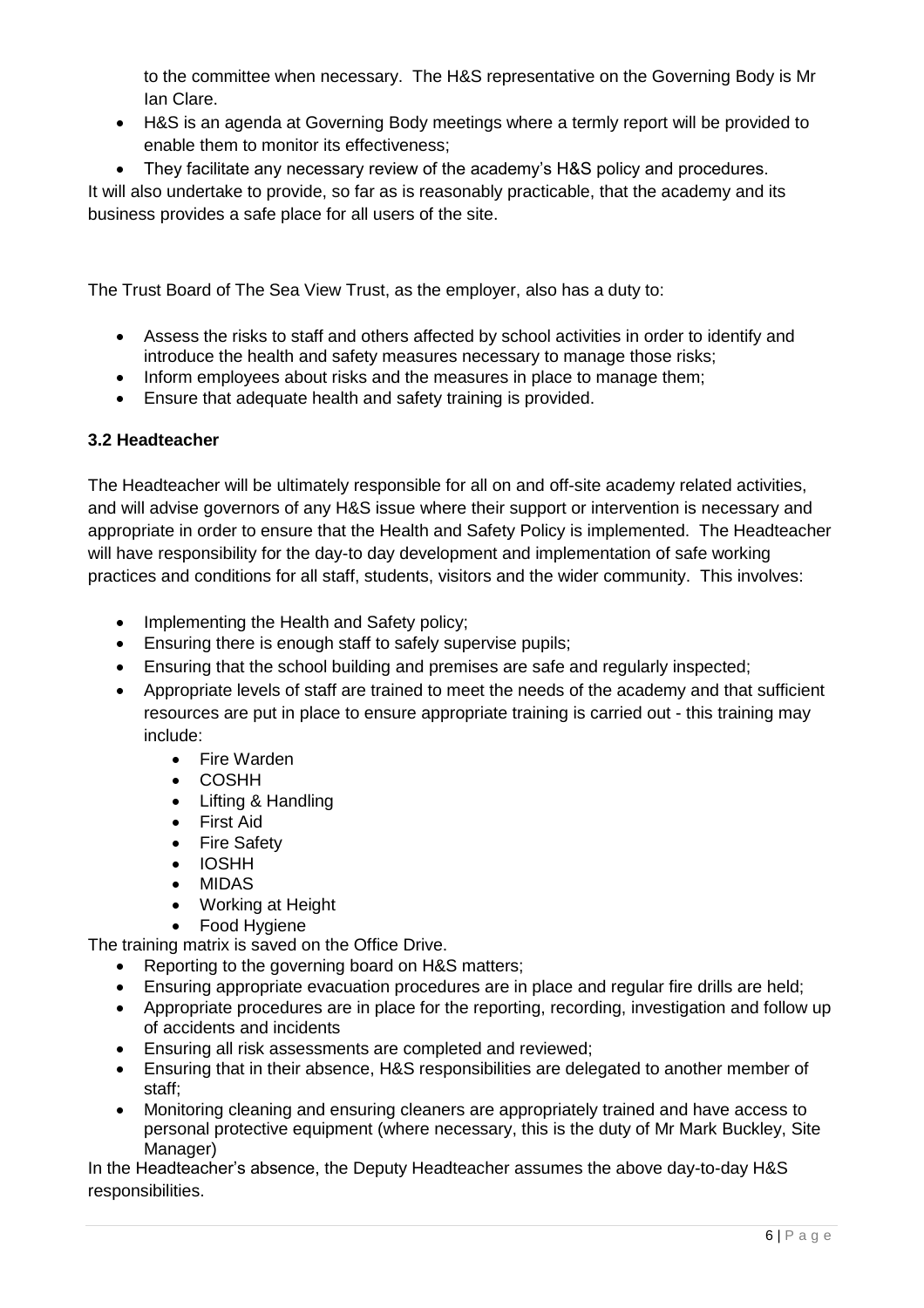The Headteacher may delegate any of the above tasks to other single members of staff who may be tasked with the H&S administration arrangements for ensuring the above responsibilities are complied with. The Headteacher will, in any event, retain the overall responsibility for ensuring these responsibilities are carried out.

## **3.3 Health and Safety Co-ordinators**

The nominated health and safety co-ordinator is Mrs Bateson, Business Lead aided by Mark Buckley, Site Supervisor and Andrew Hurley, Deputy Head Teacher.

## **3.4 Staff**

All school staff have a duty to take care of pupils in the same way that a prudent parent would do so. All school staff must familiarise themselves with the Health and Safety policy, ensuring that it is applied to all aspects of their work and avoid conduct which would put themselves or others at risk. In particular, staff will:

- Take reasonable care of their own health and safety and that of others who may be affected by what they do at work;
- Adhere to and comply with statutory regulations and agreed procedures for safe working;
- Comply with the school's Health and Safety policy and procedures at all times in particular, the procedures for fire, first aid, security and other emergencies;
- Co-operate with the school on health and safety matters and complying with relevant H&S law;
- Work in accordance with training and instructions;
- Report all incidents in line with current incident reporting procedure;
- Inform the appropriate person of any work situation representing a serious and immediate danger so that remedial action can be taken;
- Model safe and hygienic practice for pupils;
- Understand emergency evacuation procedures and feel confident in implementing them
- Sign to confirm they have read important school policies including Health and Safety, Fire Safety, Child Protection, Keeping Children Safe in Education, Code of Conduct etc.
- All these policies are saved on the Staff Shared Drive (K) and are available at all times as well as being provided on induction.

## **3.5 Pupils and Parents**

Pupils and parents are responsible for following the school's health and safety advice, on-site and off-site, and for reporting any health and safety incidents to a member of staff immediately.

## **3.6 Contractors**

Contractors will agree health and safety practices with the Headteacher or Site Supervisor before starting work. Before work begins, the contractor will provide evidence that they have completed an adequate risk assessment of all their planned work.

## **3.7 Site Security**

The Site Supervisor, is responsible for the security of the school site in and out of school hours, in conjunction with Blackpool Security Services who will respond to alarm calls and contact them if necessary. The Site Supervisor is responsible for daily visual inspections of the site, and for the intruder and fire alarm systems.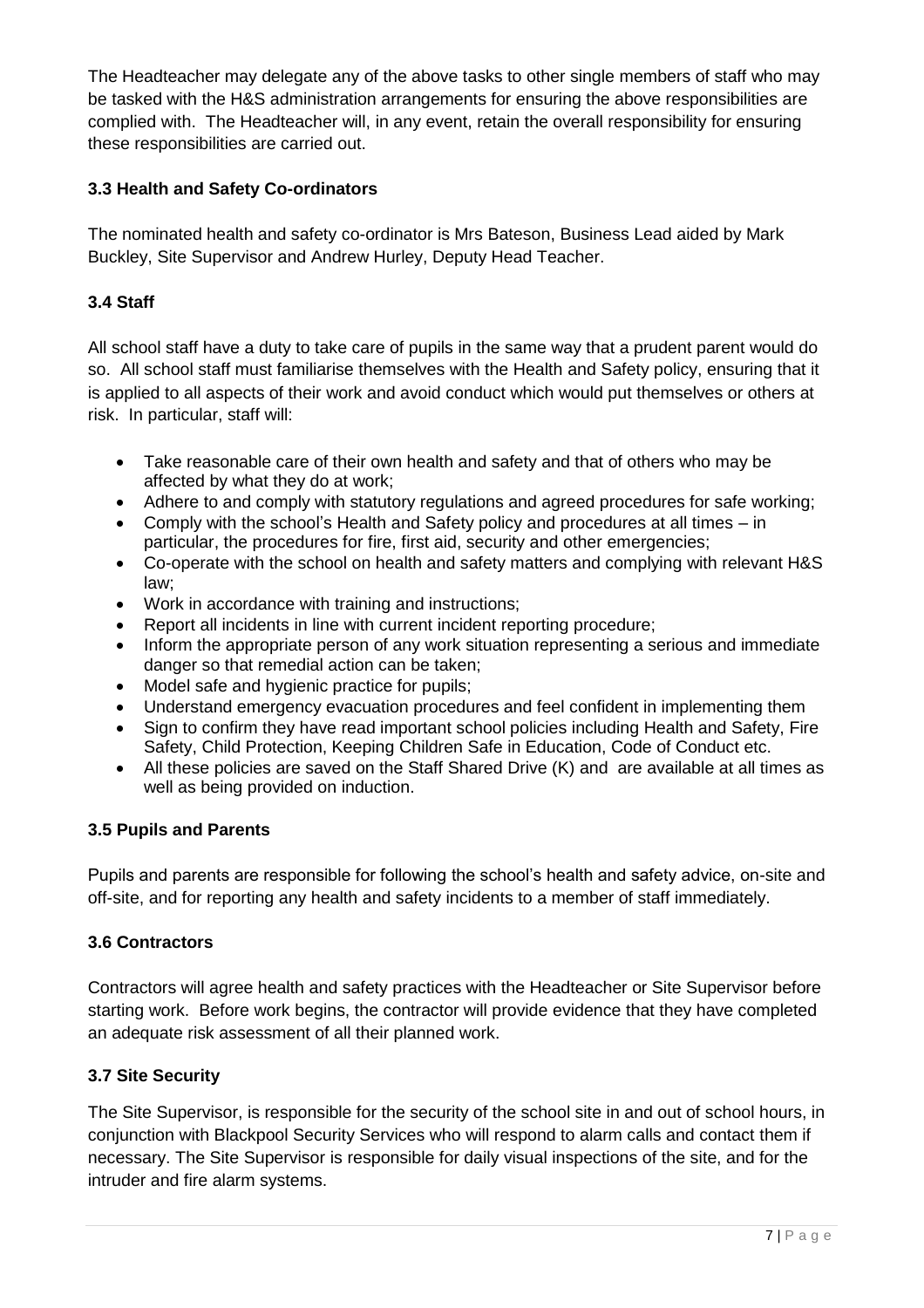The Headteacher is a key holder and will respond to an emergency.

#### **3.8 Class Teachers**

Class teachers are expected to:

- Exercise effective supervision of their pupils, to know the procedures for fire, first aid and other emergencies and to carry them out;
- Give clear oral and written instructions and warnings to pupils when necessary;
- Follow safe working procedures;
- Require the use of protective clothing and guards where necessary;
- Make recommendations to the Headteacher or Health and Safety Co-ordinator on health and safety equipment and on additions or necessary improvements to plant, tools, equipment or machinery;
- Integrate all relevant aspects of safety into the teaching process and, where necessary, give special lessons on health and safety in line with National Curriculum requirements for safety education;
- Avoid introducing personal items of equipment (electrical or mechanical) into the school without prior authorisation. All electrical equipment must be tested annually;
- Report all accidents, defects and dangerous occurrences to a member of the Senior Management Team;
- Carry out regular assessments of their working areas;
- Inform the H&S team if any new activities lead to additional risks in the setting so that a specific risk assessment or safe system of work may be carried out.
- All risk assessments are available to all staff on the Shared (K) Drive.

#### **3.9 Pupils**

Pupils, allowing for their age and aptitude, are expected to:

- Exercise personal responsibility for the health and safety of themselves and others;
- Observe standards of dress consistent with safety and/or hygiene;
- Observe all the health and safety rules of the academy and in particular the instructions of staff given in an emergency;
- Use and not wilfully misuse, neglect or interfere with things provided for their health and safety.

## **4. Fire**

Emergency exits, assembly points and assembly point instructions are clearly identified by safety signs and notices in each classroom and workroom. Emergency evacuations are practised at least once a term.

The fire alarm is a loud high-pitched alarm. Fire alarm testing will take place once a week and will be completed by the Site Supervisor.

Fire risk assessment of the premises will be reviewed regularly by the Health and Safety Coordinator and the site supervisor and saved on the Shared (K) Drive.

New staff will be provided with a copy of the Fire Safety Policy. Where possible, this will be provided to them before their employment/placement begins.

All staff and pupils will be made aware of any new fire safety risks. In the event of a fire:

- The alarm will be raised immediately by whoever discovers the fire and emergency services contacted. Evacuation procedures will also begin immediately.
- Staff may use fire extinguishers, but only if staff are trained in how to operate them and are confident they can use them without putting themselves or others at risk.
- Staff and pupils will congregate at the assembly point; the rear playing field.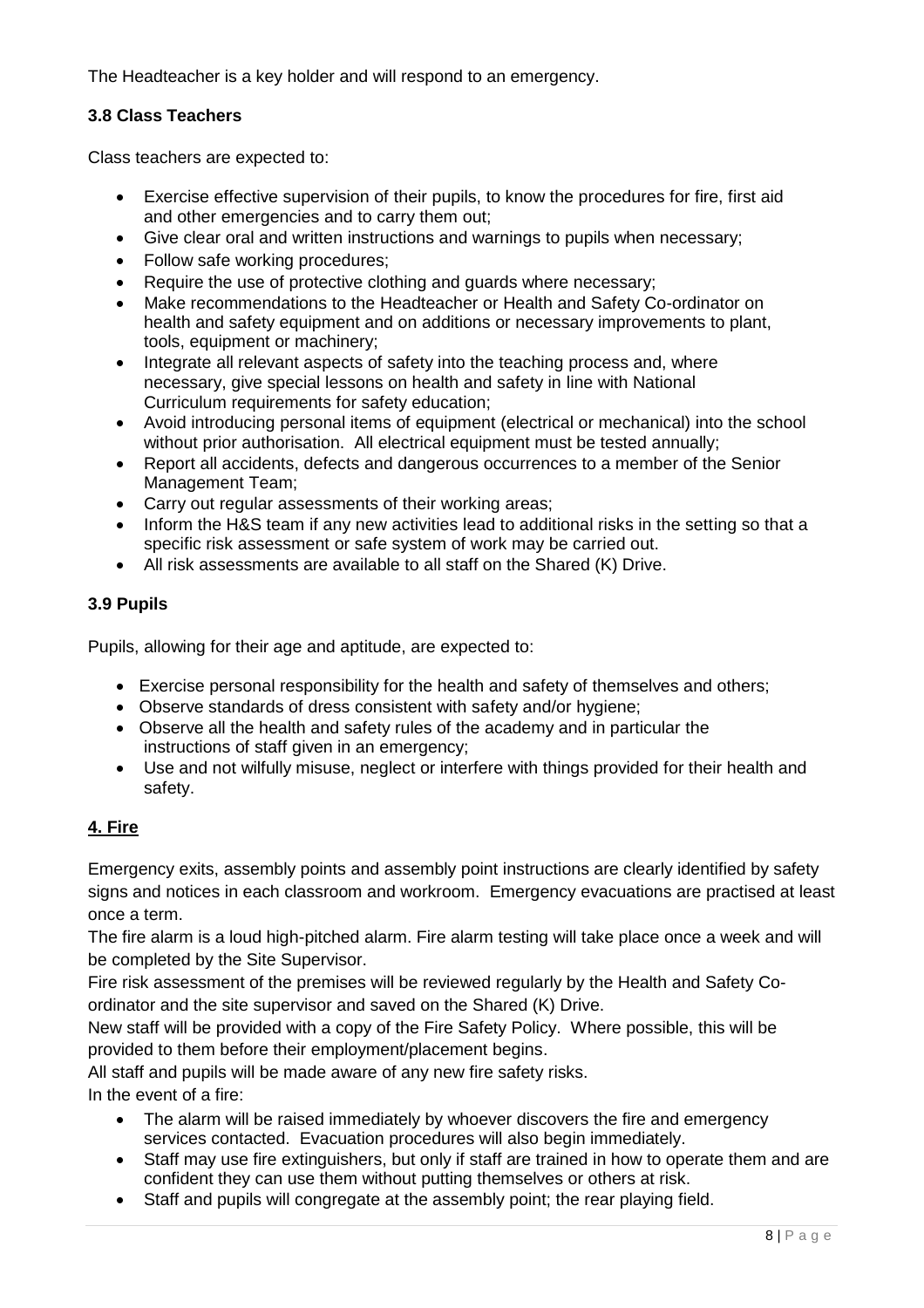- Class teachers will take a register of pupils, which will then be checked against the attendance register of that day.
- The Office Staff will take a register of all staff and visitors from Inventry.
- Staff and pupils will remain outside the building until the emergency services/Headteacher (or, in their absence, the most senior member of staff) say it is safe to re-enter.
- The school will have special arrangements in place for the evacuation of people with mobility needs and fire risk assessments will pay particular attention to those with disabilities. These will be done by the school's SENCO as and when they arise.
- Emergency exits, assembly points and assembly point instructions are clearly identified by safety signs and notices. Fire risk assessment of the premises will be reviewed regularly.

A fire safety checklist can be found in appendix 1.

## **5. COSHH**

Schools are required to control hazardous substances, which can take many forms, including:

- Chemicals
- Products containing chemicals
- Fumes
- Dusts
- Vapours
- Mists
- Gases and asphyxiating gases
- Germs that cause diseases, such as leptospirosis or legionnaires disease

Control of substances hazardous to health (COSHH) risk assessments are completed by the Site Supervisor, and circulated to all employees who work with hazardous substances. These are kept in the site supervisor's office. Staff will also be provided with protective equipment, where necessary.

Our staff use and store hazardous products in accordance with instructions on the product label. All hazardous products are kept in their original containers, with clear labelling and product information.

Any hazardous products are disposed of in accordance with specific disposal procedures. Emergency procedures, including procedures for dealing with spillages, are displayed near where hazardous products are stored and in areas where they are routinely used. All compliance records are maintained in Every by the site supervisor.

## **5.1 Gas Safety**

- A competent Gas Safe registered engineer will carry out installation, maintenance and repair of gas appliances and fittings.
- Gas pipework, appliances and flues are regularly maintained.
- All rooms with gas appliances are checked to ensure that they have adequate ventilation.

## **5.2 Legionella**

- Waterman Environmental completed a water risk assessment during December 2021 and their trained operatives carry out monthly checks. Reports are passed to the Site Supervisor, who is responsible for ensuring that the identified operational controls are conducted and recorded in the school's water logbook.
- The water risk assessment will be reviewed every 3 years and when significant changes have occurred to the water system and/or building footprint.
- The following mitigate the risks from legionella: carrying out monthly checks on all water systems in school (e.g. temperature checks, heating of water, disinfection of showers, etc.]. Waterman Environmental carries out these tests.
- A full water flush is carried out by the site supervisor at the start of each new half term.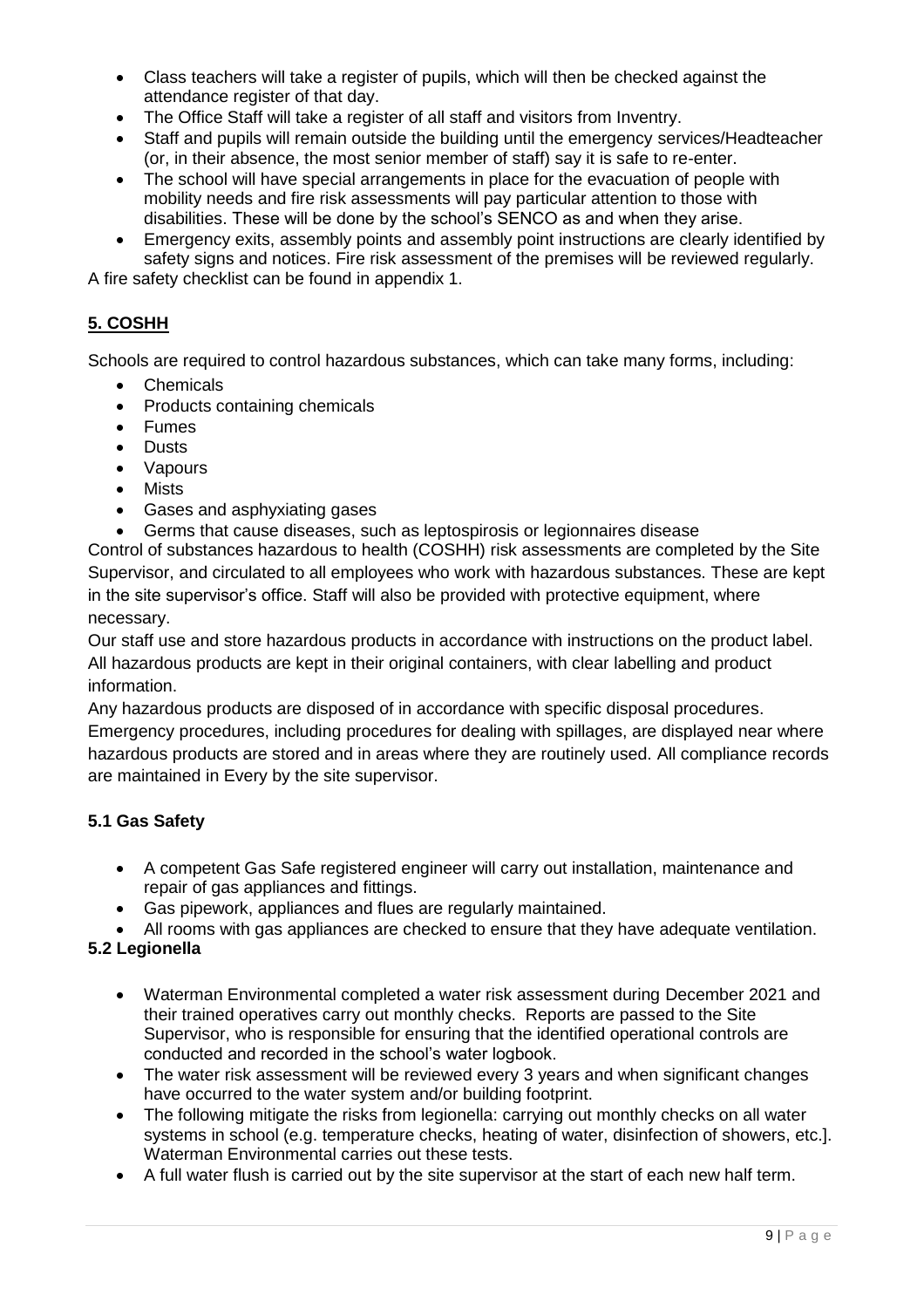## **5.3 Asbestos**

- Staff are briefed on the hazards of asbestos, the location of any asbestos in the school and the action to take if they suspect they have disturbed it.
- Arrangements are in place to ensure that contractors are made aware of any asbestos on the premises and that it is not disturbed by their work.
- Contractors will be advised that if they discover material which they suspect could be asbestos, they will stop work immediately until the area is declared safe.

A record is kept of the location of asbestos that has been found on the school site, sight of this document is confirmed when contractors sign in to the electronic visitor system, Inventry. The asbestos register is kept at the front desk for signing by all relevant contractors before performing their work.

#### **6. Equipment**

All equipment and machinery is maintained in accordance with the manufacturer's instructions. In addition, maintenance schedules recorded on Every, outline when extra checks should take place.

- When new equipment is purchased, it is checked to ensure that it meets appropriate educational standards by the person who purchased it.
- All equipment is stored in the appropriate storage containers and areas. All containers are labelled with the correct hazard sign and contents by the site supervisor.

#### **6.1 Electrical Equipment**

- All staff are responsible for ensuring that they use and handle electrical equipment sensibly and safely.
- Any pupil or volunteer who handles electrical appliances does so under the supervision of the member of staff who so directs them.
- Any potential hazards will be reported to the Site Supervisor or the Headteacher immediately.
- Permanently installed electrical equipment is connected through a dedicated isolator switch and adequately earthed.
- Only trained staff members can check plugs.
- A competent/qualified person carries out Portable Appliance Testing (PAT) every 2 years.
- Fixed wiring is checked every 5 years with the next check due **Summer 2026**.
- All isolator switches are clearly marked to identify their machine.
- Electrical apparatus and connections will not be touched by wet hands and will only be used in dry conditions.
- A competent/qualified person carries out maintenance, repair, installation and disconnection work associated with permanently installed or portable electrical equipment.

#### **6.2 PE Equipment**

- Pupils are taught how to carry out and set up PE equipment safely and efficiently. Staff check that equipment is set up safely.
- Any concerns about the condition of the gym floor or other apparatus will be reported to the Site Supervisor – an outside contractor also checks equipment annually.

## **6.3 Display Screen Equipment**

• All staff who use computers daily as a significant part of their normal work have a display screen equipment (DSE) assessment carried out whenever requested. 'Significant' is taken to be continuous/near continuous spells of an hour or more at a time.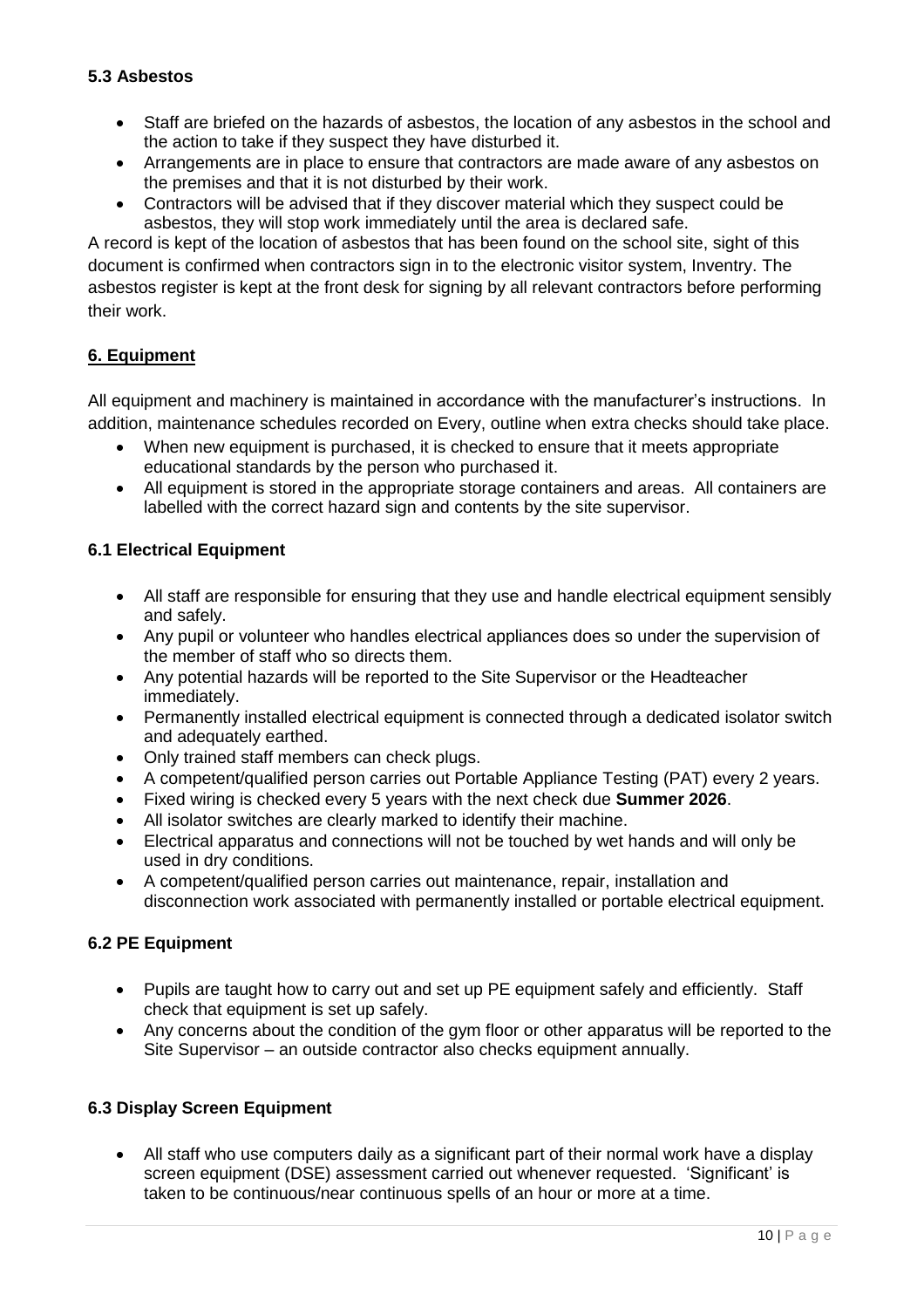• Staff identified as DSE users are entitled to an eyesight test for DSE use upon request, and at regular intervals thereafter, by a qualified optician (and corrective glasses provided if required specifically for DSE use).

## **7. Lone Working**

Lone working may include:

- Late working
- Home or site visits
- Weekend working
- Site manager duties
- Site cleaning duties
- Working in a single occupancy office

Potentially dangerous activities, such as those where there is a risk of falling from height, will not be undertaken when working alone. If there are any doubts about the task to be performed, then the task will be postponed until other staff members are available.

If lone working is to be undertaken, a colleague, friend or family member will be informed about where the member of staff is and when they are likely to return.

The lone worker will ensure that they are medically fit to work alone.

## **8. Working at Height**

We will ensure that work is properly planned, supervised and carried out by competent/qualified people with the skills, knowledge and experience to do the work.

In addition:

- The Site Supervisor retains ladders for working at height for those staff who have undertaken Working at Height training only.
- Pupils are prohibited from using ladders.
- Staff will wear appropriate footwear and clothing when using foot stools and/or ladders.
- Contractors are expected to provide their own ladders for working at height.
- Before using a ladder, staff are expected to conduct a visual inspection to ensure its safety.
- Trained persons only will have access to high levels, such as roofs.

## **9. Manual Handling**

It is up to individuals to determine whether they are fit to lift or move equipment and furniture. If an individual feels that to lift an item could result in injury or exacerbate an existing condition, they must ask for assistance.

The school will ensure that proper mechanical aids and lifting equipment are available in school, and that staff are trained in how to use them safely.

Staff and pupils are expected to use the following basic manual handling procedure:

- Plan the lift and assess the load. If it is awkward or heavy, use a mechanical aid, such as a trolley, or ask another person to help.
- Take the more direct route that is clear from obstruction and is as flat as possible.
- Ensure the area where you plan to offload the load is clear.
- When lifting, bend your knees, keep your back straight, feet apart, and angled out. Ensure the load is held close to the body and firmly. Lift smoothly and slowly and avoid twisting, stretching and reaching where practicable.

## **10. Off-Site Visits**

When taking pupils off the school premises, we will ensure that:

• Risk assessments will be completed where off-site visits and activities require them – the Academy has a Learning Outside The Classroom (LOTC) Coordinator – Miss Pitt who completed these.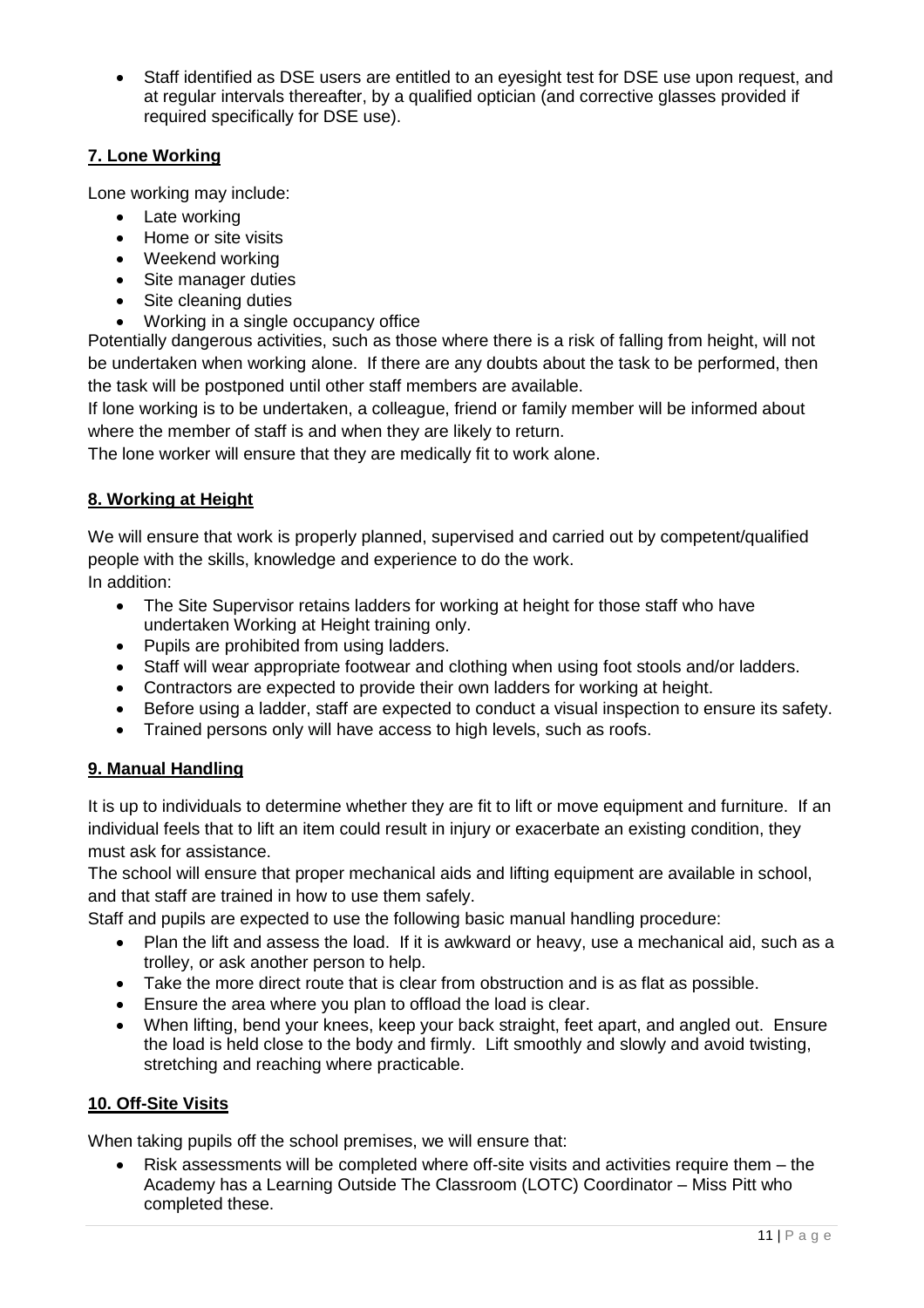- All off-site visits are appropriately staffed.
- Staff will take a mobile phone, a portable first aid kit, information about the specific medical/allergen needs of pupils and the parents' contact details can be obtained from the school office via telephone.
- There will always be at least one first aider with a current first aid certificate on school trips and visits.
- For Early Years trips, there will always be at least one first aider with a current paediatric first aid certificate on school trips and visits, as required by the statutory framework for the Early Years Foundation Stage.

## **11. Lettings**

This policy applies to lettings. Those who hire any aspect of the school site or any facilities will be made aware of the content of the school's Health and Safety policy, and will have responsibility for complying with it.

#### **12. Violence at Work**

We believe that staff should not be in any danger at work, and the school will not tolerate violent or threatening behaviour towards its staff.

All staff will report any incidents of aggression or violence (or near misses) directed to themselves to their line manager or the Headteacher immediately. This applies to violence from pupils, visitors or other staff.

#### **13. Smoking/Vaping**

Smoking/vaping is not permitted anywhere on the school premises.

#### **14. Infection Prevention and Control**

We follow national guidance published by Public Health England (PHE) when responding to infection control issues. We will encourage staff and pupils to follow this good hygiene practice, outlined below, where applicable.

#### **14.1 Handwashing**

- Wash hands with liquid soap and warm water, and dry with paper towels.
- Always wash hands after using the toilet, before eating or handling food, and after handling animals.
- Cover all cuts and abrasions with waterproof dressings.

#### **14.2 Coughing and Sneezing**

- Cover mouth and nose with a tissue.
- Wash hands after using or disposing of tissues.
- Spitting is discouraged.

#### **14.3 Personal Protective Equipment**

- Wear disposable non-powdered vinyl or latex-free CE-marked gloves and disposable plastic aprons where there is a risk of splashing or contamination with blood/body fluids (for example, nappy or pad changing).
- Wear goggles if there is a risk of splashing to the face.
- Use the correct personal protective equipment when handling cleaning chemicals.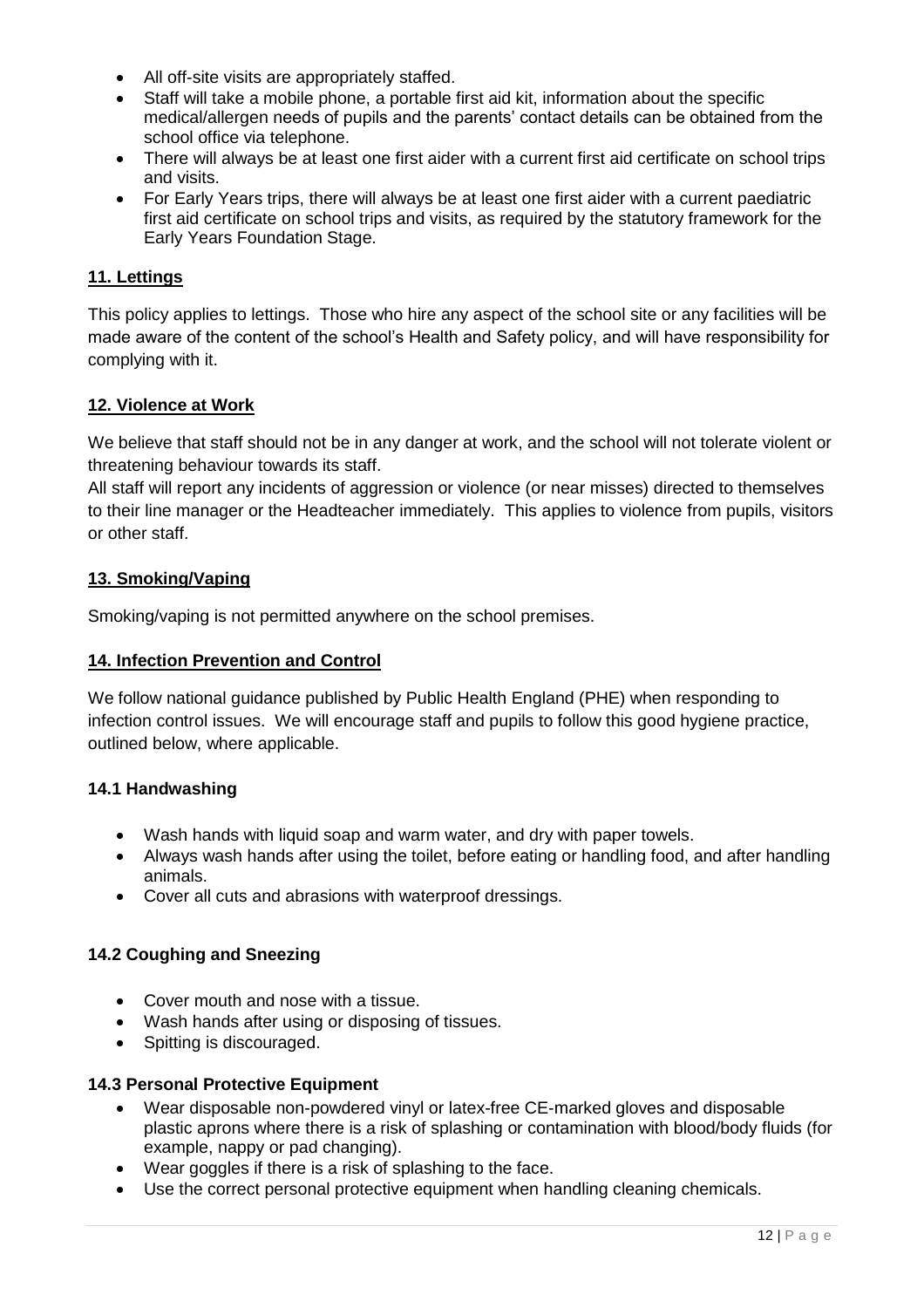#### **14.4 Cleaning of the Environment**

• Clean the environment, including toys and equipment, frequently and thoroughly.

#### **14.5 Cleaning of Blood and Body Fluid Spillages**

- Clean up all spillages of blood, faeces, saliva, vomit, nasal and eye discharges immediately and wear personal protective equipment.
- When spillages occur, clean using a product that combines both a detergent and a disinfectant and use as per manufacturer's instructions. Ensure it is effective against bacteria and viruses and suitable for use on the affected surface.
- Never use mops for cleaning up blood and body fluid spillages use disposable paper towels and discard clinical waste as described below.
- Make spillage kits available for blood spills in the site supervisors room.

#### **14.6 Laundry**

- Wash laundry in a separate dedicated facility.
- Wash soiled linen separately and at the hottest wash the fabric will tolerate.
- Wear personal protective clothing when handling soiled linen.
- Bag children's soiled clothing to be sent home, never rinse by hand.

#### **14.7 Clinical Waste**

- Always segregate domestic and clinical waste, in accordance with local policy.
- Ensure used nappies/pads, gloves, aprons and soiled dressings are stored in correct clinical waste bags in foot-operated bins.
- Remove clinical waste with a registered waste contractor.
- Remove all clinical waste bags when they are two-thirds full and store in a dedicated, secure area while awaiting collection.

#### **14.8 Animals**

- Wash hands before and after handling any animals.
- Keep animals' living quarters clean and away from food areas.
- Dispose of animal waste regularly, and keep litter boxes away from pupils.
- Supervise pupils when playing with animals.
- Seek veterinary advice on animal welfare and animal health issues, and the suitability of the animal as a pet.

#### **14.9 Pupils Vulnerable to Infection**

Some medical conditions make pupils vulnerable to infections that would rarely be serious in most children. The school will normally have been made aware of such vulnerable children. These children are particularly vulnerable to chickenpox, measles or slapped cheek disease (parvovirus B19), if exposed to either of these, the parent/carer will be informed promptly, and further medical advice sought. Staff will advise these children to have additional immunisations, for example for pneumococcal and influenza.

#### **14.10 Exclusion Periods for Infectious Diseases**

The school will follow recommended exclusion periods outlined by Public Health England.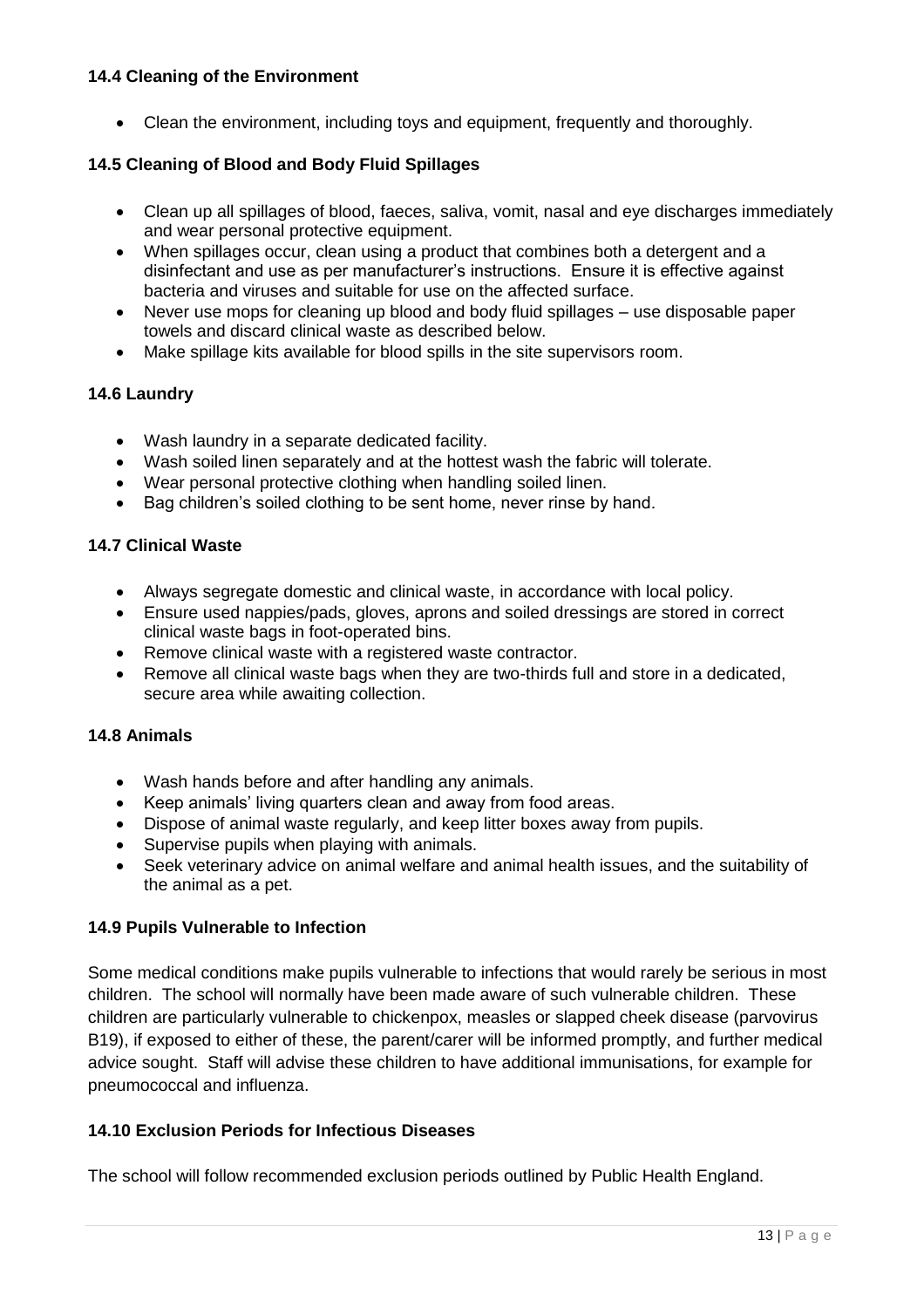In the event of an epidemic/pandemic, the school will follow advice from Public Health England about the appropriate course of action.

## **15. Security and Visitors**

All visitors must report to the office where they will be asked to sign in using the electronic signing in system, Inventry. All visitors must complete all signing in questions and have their photograph taken to be permitted entry to the building. All visitors must also wear the identification lanyard/badge provided to them at all times. Only visitors who have DBS clearance and whose identity has been checked may be provided with a fob allowing access around the building.

The premises of Anchorsholme Academy and the equipment within it are protected as far as is reasonably practicable. The building is well maintained and covered in parts by CCTV monitoring equipment.

All staff have a responsibility in ensuring the building/premises are safe and secure and staff should challenge anyone in the academy if they are not wearing a visitor's lanyard.

Staff must be vigilant and ensure exit doors are always closed; wedges should never be used on fire exits or fire doors. Staff are responsible for ensuring fire and exit doors are fully closed at all times and they must be vigilant and report any faults to the Site Supervisor or office staff immediately.

Staff must not open the office entrance door or corridor entrance door to visitors or allow visitors to enter, unless a member of the office staff is notified/present. All visitors must report to office to be signed in and dealt with by office staff.

Staff must remain with any children who have not been collected by their parent/carer after their club has ended until they are collected or until the child has left the premises.

#### **16. New and Expectant Mothers**

Risk assessments will be carried out when an employee notifies the school that they are pregnant. Risk assessments will be carried out by the staff's line manager and approved by the Health and Safety Co-ordinator and saved in their staff file.

Appropriate measures will be put in place to control risks identified. Some specific risks are summarised below:

- Chicken pox can affect a pregnancy if a woman has not previously had the infection. Expectant mothers should report exposure to their antenatal care and GP as soon as they are aware of a potential exposure. The same virus as chickenpox causes shingles, so anyone who has not had chickenpox is potentially vulnerable to the infection if they have close contact with a case of shingles.
- If a pregnant woman encounters measles or German measles (rubella), she should inform her antenatal carer and GP immediately to ensure investigation.
- Slapped cheek disease (parvovirus B19) can occasionally affect an unborn child. If exposed early in pregnancy (before 20 weeks), the pregnant woman should inform her antenatal care and GP as this must be investigated promptly.

#### **17. Occupational Stress**

We are committed to promoting high levels of health and wellbeing and recognise the importance of identifying and reducing workplace stressors through risk assessment.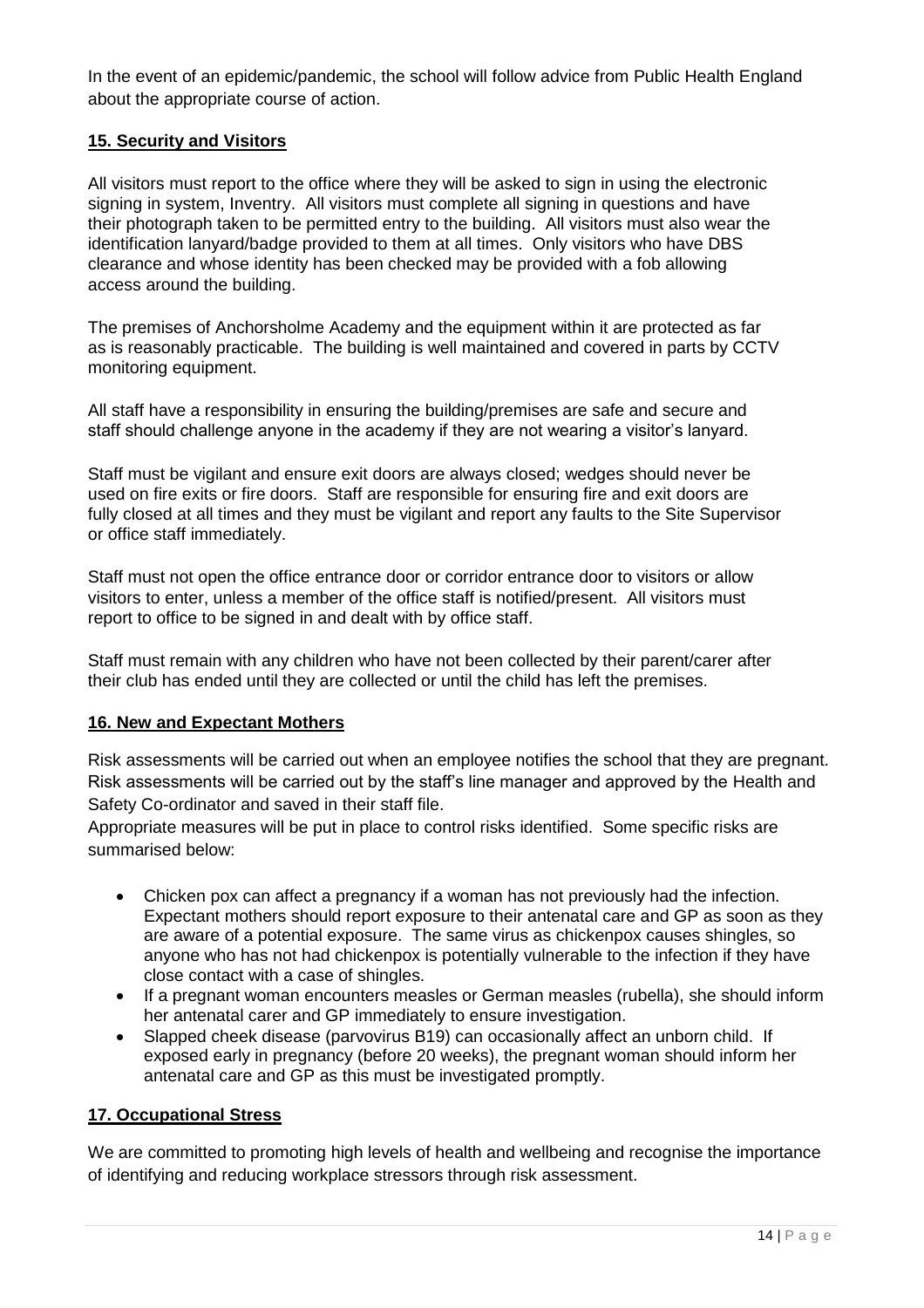Systems are in place within the school for responding to individual concerns and monitoring staff workloads.

*The school supports staff via The Employment Assistance Programme and Education Mutual, who offer counselling to staff members of stress and bereavement. Staff experiencing workplace – or other – stress should speak to the Business Lead, who will offer advice on how to contact the company. Leaflets including contact details are distributed around the site and offered at return to work interviews after absence.*

## **18. Wellbeing**

The well-being of staff is seen as an integral part of the academy's Health & Safety responsibility. All staff have the right to a reasonable work-life balance and to expect the appropriate support or intervention when they experience health or personal difficulties. An ethos of mutual respect and support is promoted amongst all staff.

Staff are encouraged to raise any concerns with the Headteacher or their Line Manager, but also have access to a confidential counselling service (details available via the Office Manager). All sickness absence will be managed under the school's Staff Attendance Management Policy.

#### **19. Accident Reporting**

#### **19.1 Accident Reporting**

Tier 1

Minor accidents to pupils i.e. a small bump/bruise can be reported in the class or break/lunch accident reporting book. These books should be sent to the office for archiving at the end of each academic year and kept in line with The Sea View Trusts Record Management Policy. Tier 2

All other accidents/near-misses must be reported using the accident/near miss form, which can be obtained from the school office. These forms and any associated paperwork should be archived at the end of each academic year and should never be destroyed.

- For accidents/incidents, the first priority is ensuring the safety/wellbeing of the person involved and then making the scene of the accident/near-miss safe.
- An accident/near-miss form will be completed as soon as possible after the accident/nearmiss occurs by the member of staff or first aider who dealt with the accident/near-miss.
- Any persons involved in or nearby an event or the aftermath of an event, should also complete an accident/near-miss form, no matter how much or how little they witnessed, even if the witness statement indicates nothing was seen or heard.
- As much detail as possible will be supplied when reporting an accident/near-miss. This should include the 'wet' signature of the person completing.
- Completed forms should be submitted to the Business Lead.
- The Business Lead is responsible for completed accident/near-miss forms, conducting an immediate risk assessment on the affected area/equipment etc. and taking corrective/preventative action. It may be appropriate for photos to be taken or diagrams to be drawn up. Where the injury is serious, the Health and Safety Co-ordinator will do all of the above.
- The Business Lead is responsible for the storage and archiving of accident/near-miss forms regarding injuries.

#### **19.2 Reporting to the Health and Safety Executive**

The Business Lead will keep a record of any accident that results in a reportable injury, disease, or dangerous occurrence as defined in the RIDDOR 2013 legislation (regulations 4, 5, 6 and 7).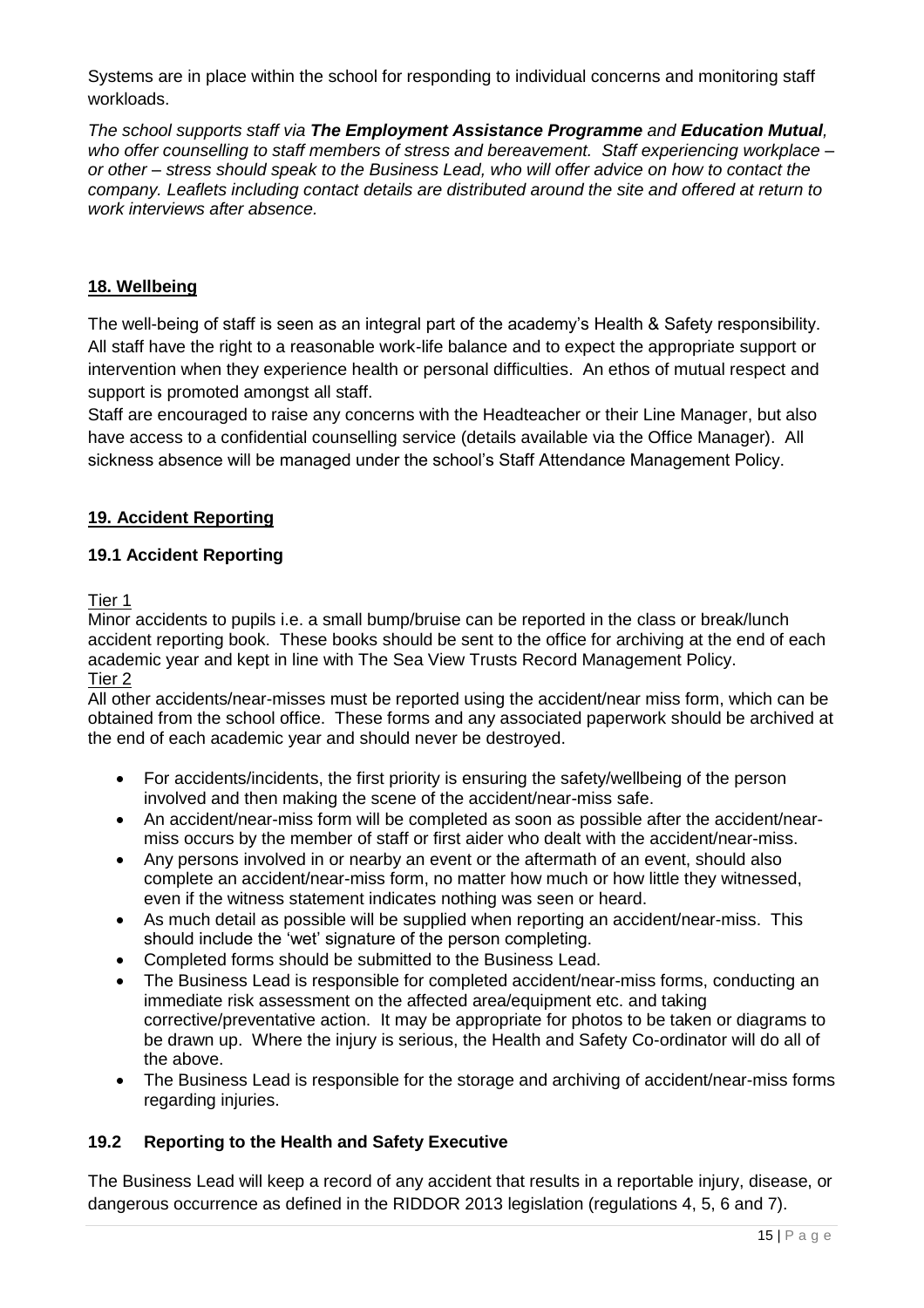The Business Lead will report these to the Health and Safety Executive as soon as is reasonably practicable and in any event within 10 days of the incident.

Reportable injuries, diseases or dangerous occurrences include:

- Death
- Specified injuries. These are:
	- o Fractures, other than to fingers, thumbs and toes
	- o Amputations
	- o Vehicle collisions
	- o Any injury likely to lead to permanent loss of sight or reduction in sight
	- o Any crush injury to the head or torso causing damage to the brain or internal organs
	- o Serious burns (including scalding)
	- o Any scalping requiring hospital treatment
	- o Any loss of consciousness caused by head injury or asphyxia
	- $\circ$  Any other injury arising from working in an enclosed space which leads to hypothermia or heat-induced illness, or requires resuscitation
	- o Any other injury that results in admittance to hospital and treatment IS received
	- $\circ$  Any other injury that is received due to below-standard equipment or a lack of adequate supervision
- Injuries where an employee is away from work or unable to perform their normal work duties for more than 7 consecutive days
- Where something happens that does not result in an injury, but could have done (Near miss\_
- Examples of near-miss events relevant to schools include, but are not limited to:
	- $\circ$  The accidental release of a biological agent likely to cause severe human illness
	- o The accidental release or escape of any substance that may cause a serious injury or damage to health
	- o An electrical short circuit or overload causing a fire or explosion

Information on how to make a RIDDOR report is available here: [How to make a RIDDOR report, HSE](http://www.hse.gov.uk/riddor/report.htm) <http://www.hse.gov.uk/riddor/report.htm>

## **19.3 Notifying Parents**

The class teacher or teaching assistant will inform parents of any accident or injury sustained by a pupil, and any first aid treatment given, on the same day, or as soon as is reasonably practicable.

## **19.4 Reporting to Ofsted and Child Protection Agencies**

The Headteacher will notify Ofsted of any serious accident, illness or injury to, or death of, a pupil while in the school's care. This will happen as soon as is reasonably practicable, and no later than 14 days after the incident.

The Headteacher will also notify local child protection agencies of any serious accident or injury to, or the death of, a pupil while in the school's care.

## **20. Training**

Our staff are provided with health and safety information as part of their induction process. Staff who work in high risk environments, such as in science labs or with woodwork equipment, or work with pupils with special educational needs (SEN), are given additional health and safety training.

#### **21. Links with Other Policies**

This Health and Safety policy links to the following policies: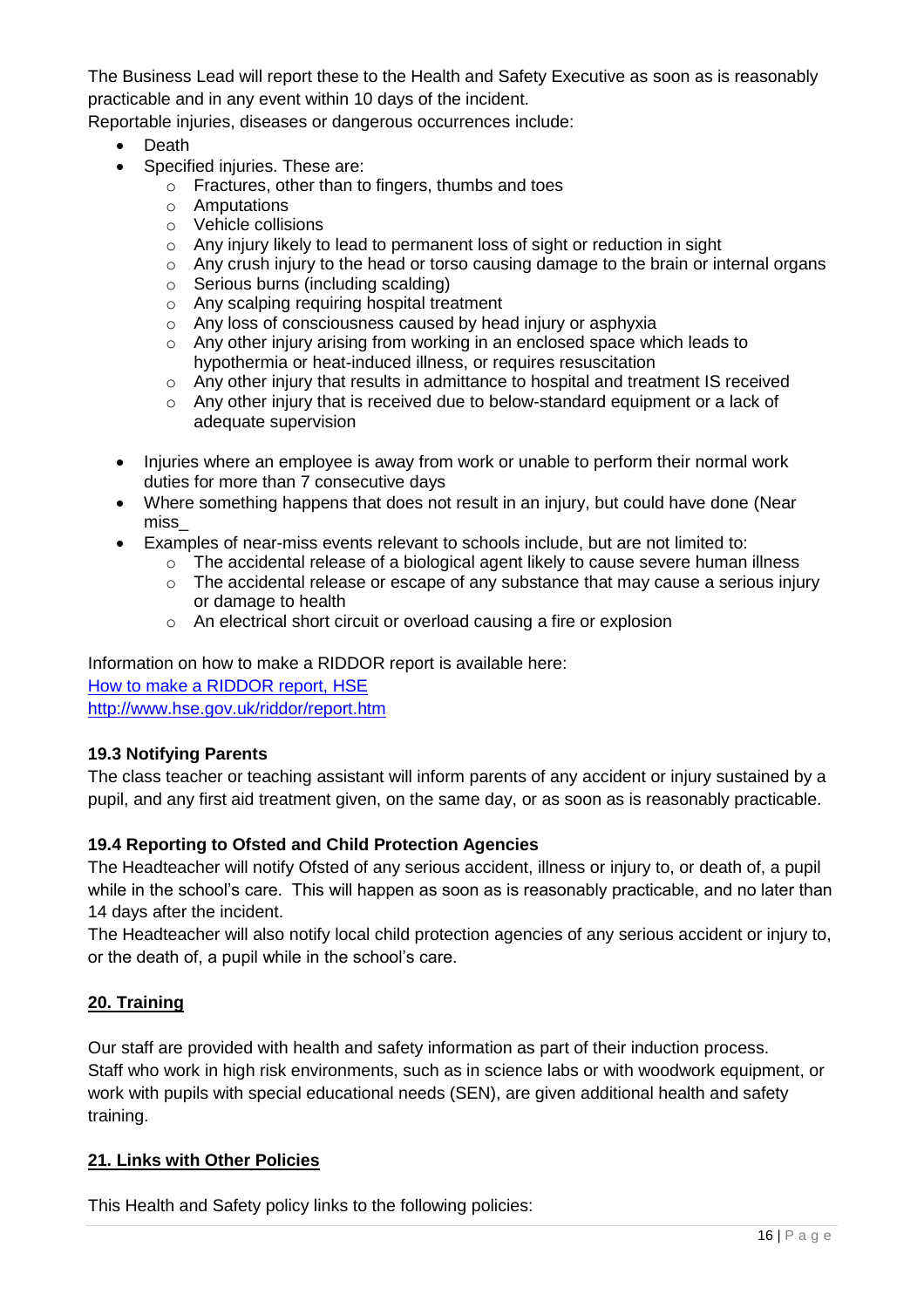- First Aid
- Risk Assessment
- Supporting Pupils with Medical Conditions
- Accessibility Plan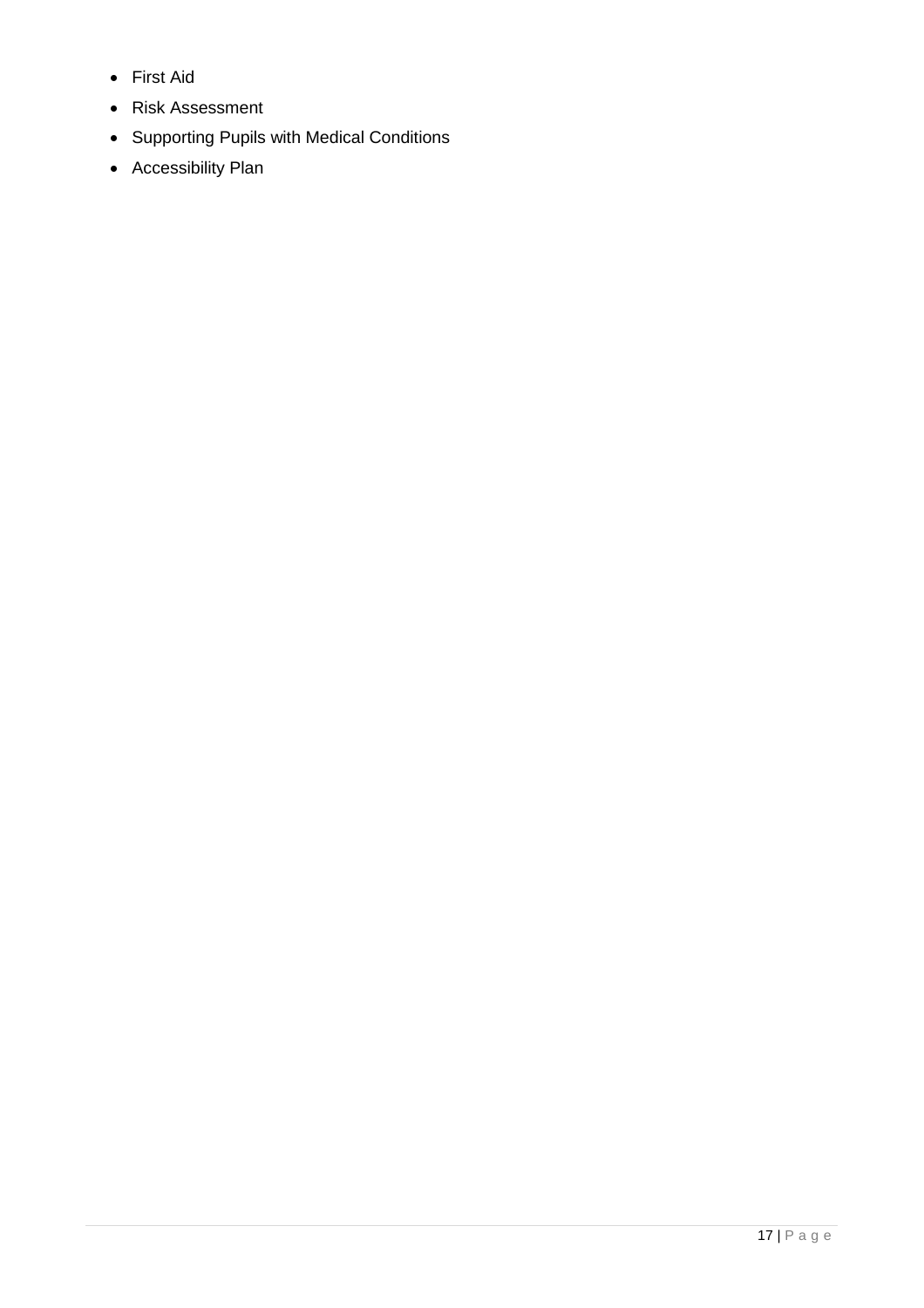# **ppendix 1 - Termly Fire Safety Checklist**

|                                                                                | YES/NO | Comments |
|--------------------------------------------------------------------------------|--------|----------|
| Is the academy fire safety policy up to date?                                  |        |          |
|                                                                                |        |          |
| Is staff training up to date?                                                  |        |          |
| Are firefighting appliances in the correct locations?                          |        |          |
|                                                                                |        |          |
| Is the equipment regularly checked?                                            |        |          |
|                                                                                |        |          |
| Are relevant staff trained in its use?                                         |        |          |
| Have pupils been instructed in what to do in case                              |        |          |
| of fire?                                                                       |        |          |
| Are fire safety notices and evacuation routes                                  |        |          |
| posted in each area?                                                           |        |          |
| Is the alarm system regularly checked?                                         |        |          |
| Are all fire doors signed and kept closed?                                     |        |          |
|                                                                                |        |          |
| Are all exit routes free from obstruction?                                     |        |          |
|                                                                                |        |          |
| Are fire drills held at least once per term?                                   |        |          |
| Is a log kept of all fire drill practices?                                     |        |          |
|                                                                                |        |          |
| Are lessons from fire drills analysed and acted                                |        |          |
| upon?                                                                          |        |          |
| Is everyone aware of the action to take if the alarm                           |        |          |
| is sounded?                                                                    |        |          |
| Are good housekeeping practices being observed<br>in all classrooms/workrooms? |        |          |
| Are all areas inside and outside the premises clear                            |        |          |
| of all kinds of refuse or anything combustible?                                |        |          |
| Are all flammable liquids stored safely and                                    |        |          |
| appropriately?                                                                 |        |          |
| Are all electrical appliances safe to use?                                     |        |          |
|                                                                                |        |          |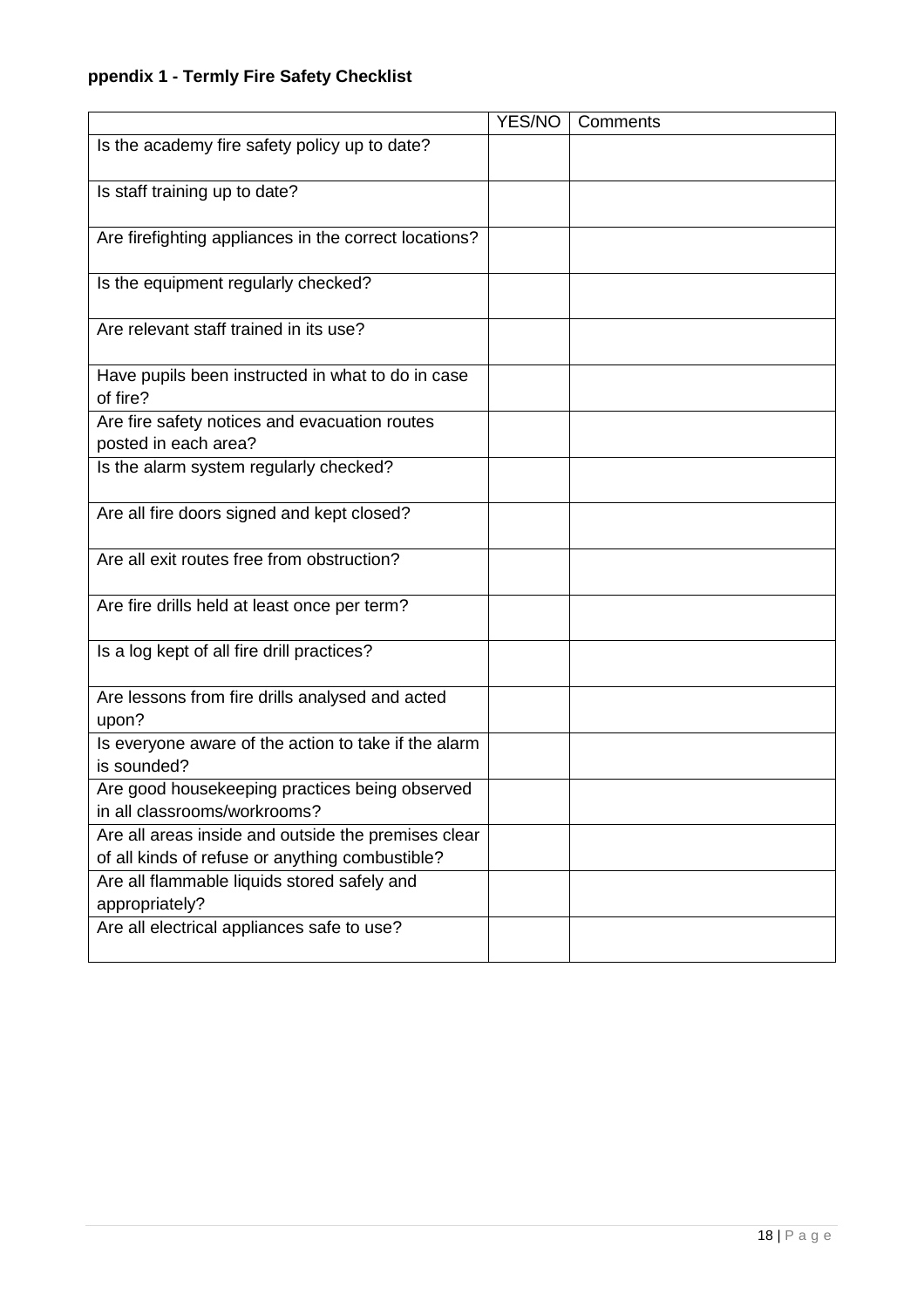#### **Appendix 2. Recommended absence period for preventing the spread of infection**

This list of recommended absence periods for preventing the spread of infection is taken from [non-statutory guidance for schools and other childcare settings](https://www.gov.uk/government/uploads/system/uploads/attachment_data/file/522337/Guidance_on_infection_control_in_schools.pdf) from Public Health England (PHE).

#### **Rashes and skin infections**

| <b>Infection or complaint</b> | Recommended period to be kept away from school or<br>nursery | <b>Comments</b>                                                                                                                                                                                                                                                                                                                          |
|-------------------------------|--------------------------------------------------------------|------------------------------------------------------------------------------------------------------------------------------------------------------------------------------------------------------------------------------------------------------------------------------------------------------------------------------------------|
| Athlete's foot                | None                                                         | Athlete's foot is not a serious condition. Treatment is recommended.                                                                                                                                                                                                                                                                     |
| Chickenpox                    | Until all vesicles have crusted over                         | Some medical conditions make children vulnerable to infections that<br>would rarely be serious in most children, these include those being<br>treated for leukaemia or other cancers. These children are particularly<br>vulnerable to chickenpox. Chickenpox can also affect pregnancy if a<br>woman has not already had the infection. |
| Cold sores (herpes simplex)   | None                                                         | Avoid kissing and contact with the sores. Cold sores are generally mild<br>and self-limiting.                                                                                                                                                                                                                                            |
| German measles (rubella)*     | Four days from onset of rash (as per "Green Book")           | Preventable by immunisation (MMR x2 doses). If a pregnant woman<br>comes into contact with German measles she should inform her GP<br>and antenatal carer immediately to ensure investigation.                                                                                                                                           |
| Hand, foot and mouth          | None                                                         |                                                                                                                                                                                                                                                                                                                                          |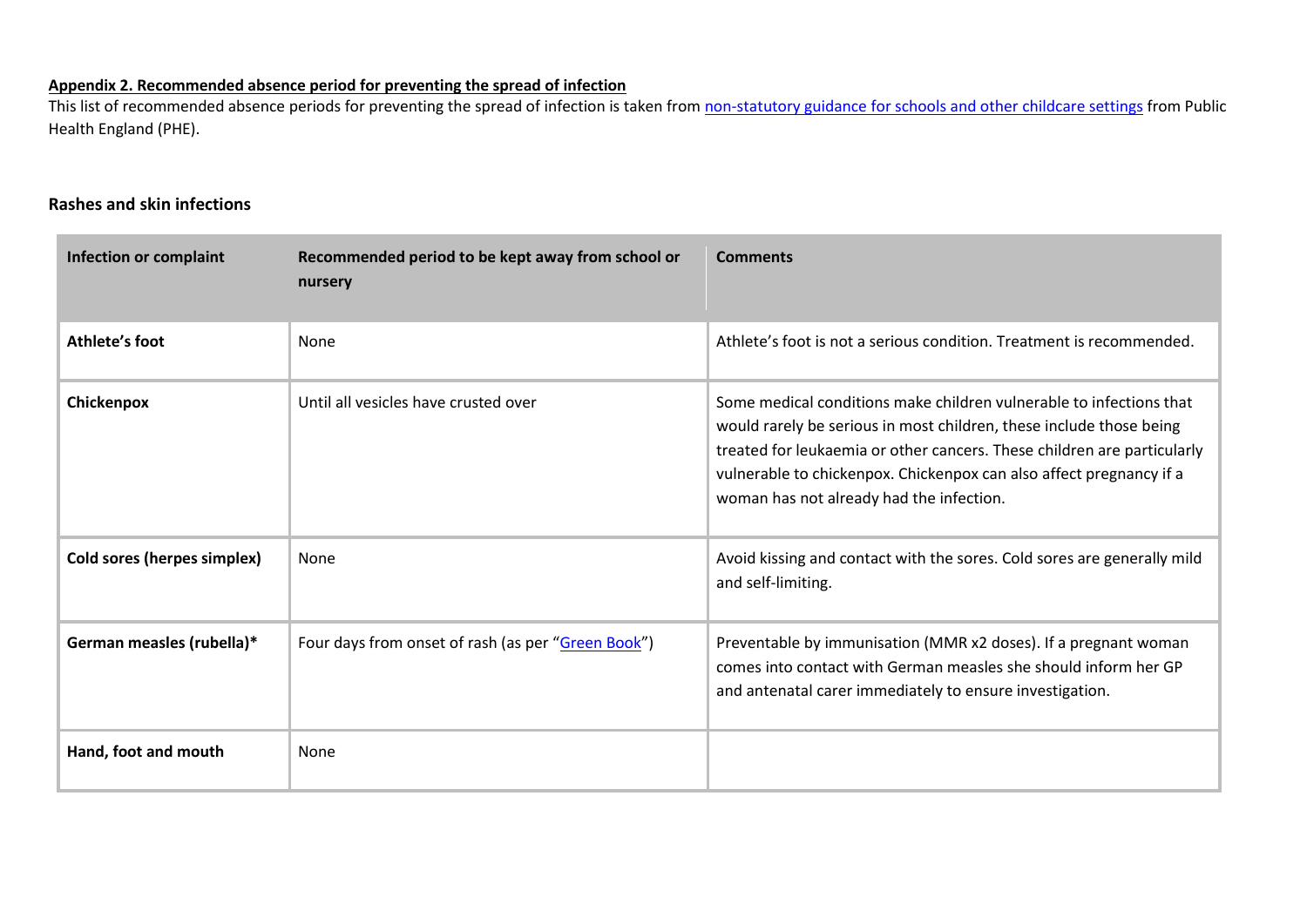| Impetigo              | Until lesions are crusted and healed, or 48 hours after<br>starting antibiotic treatment | Antibiotic treatment speeds healing and reduces the infectious period.                                                                                                                                                                                                                                                                                                                                                                                                                                         |
|-----------------------|------------------------------------------------------------------------------------------|----------------------------------------------------------------------------------------------------------------------------------------------------------------------------------------------------------------------------------------------------------------------------------------------------------------------------------------------------------------------------------------------------------------------------------------------------------------------------------------------------------------|
| Measles*              | Four days from onset of rash                                                             | Preventable by immunisation (MMR x2 doses). Some medical<br>conditions make children vulnerable to infections that would rarely be<br>serious in most children, these include those being treated for<br>leukaemia or other cancers. These children are particularly vulnerable<br>to measles. Measles during pregnancy can result in early delivery or<br>even loss of the baby. If a pregnant woman is exposed she should<br>immediately inform whoever is giving antenatal care to ensure<br>investigation. |
| Molluscum contagiosum | None                                                                                     | A self-limiting condition.                                                                                                                                                                                                                                                                                                                                                                                                                                                                                     |
| Ringworm              | Exclusion not usually required                                                           | Treatment is required.                                                                                                                                                                                                                                                                                                                                                                                                                                                                                         |
| Roseola (infantum)    | None                                                                                     |                                                                                                                                                                                                                                                                                                                                                                                                                                                                                                                |
| <b>Scabies</b>        | Child can return after first treatment                                                   | Household and close contacts require treatment.                                                                                                                                                                                                                                                                                                                                                                                                                                                                |
| Scarlet fever*        | Child can return 24 hours after starting appropriate<br>antibiotic treatment             | Antibiotic treatment is recommended for the affected child.                                                                                                                                                                                                                                                                                                                                                                                                                                                    |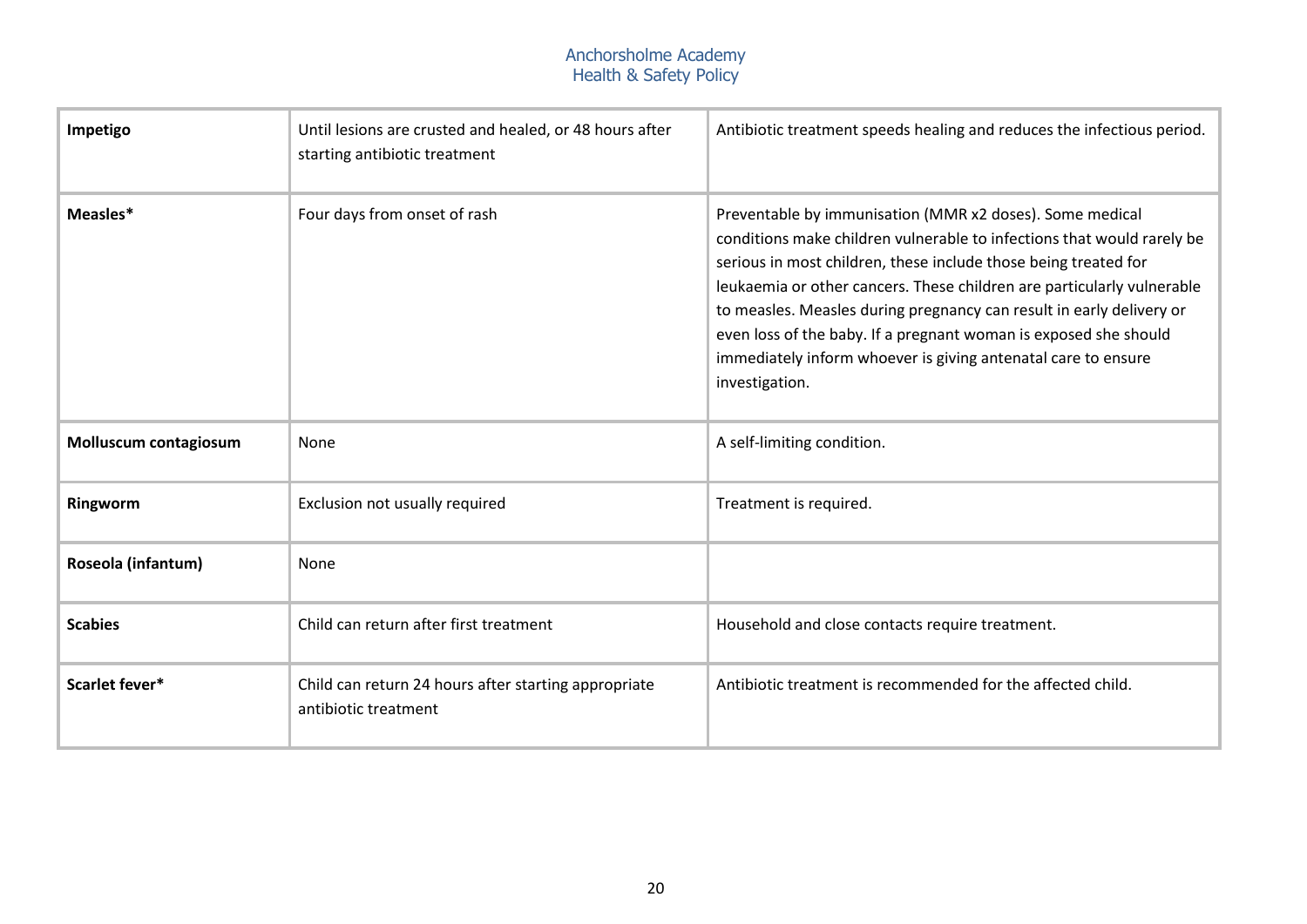| <b>Slapped cheek</b><br>syndrome/fifth disease<br>(parvovirus B19) | None (once rash has developed)                        | Some medical conditions make children vulnerable to infections that<br>would rarely be serious in most children; these include those being<br>treated for leukaemia or other cancers. These children are particularly<br>vulnerable to parvovirus B19. Slapped cheek disease (parvovirus B19)<br>can occasionally affect an unborn child. If exposed early in pregnancy<br>(before 20 weeks), inform whoever is giving antenatal care as this must<br>be investigated promptly.                                                             |
|--------------------------------------------------------------------|-------------------------------------------------------|---------------------------------------------------------------------------------------------------------------------------------------------------------------------------------------------------------------------------------------------------------------------------------------------------------------------------------------------------------------------------------------------------------------------------------------------------------------------------------------------------------------------------------------------|
| <b>Shingles</b>                                                    | Exclude only if rash is weeping and cannot be covered | Can cause chickenpox in those who are not immune, i.e. have not had<br>chickenpox. It is spread by very close contact and touch. If further<br>information is required, contact your local PHE centre. Some medical<br>conditions make children vulnerable to infections that would rarely be<br>serious in most children, these include those being treated for<br>leukaemia or other cancers. These children are particularly vulnerable<br>to shingles. Shingles can also affect pregnancy if a woman has not<br>already had chickenpox. |
| <b>Warts and verrucae</b>                                          | None                                                  | Verrucae should be covered in swimming pools, gymnasiums and<br>changing rooms.                                                                                                                                                                                                                                                                                                                                                                                                                                                             |

# **Diarrhoea and vomiting illness**

| Infection or complaint | Recommended period to be kept away from school or | <b>Comments</b> |
|------------------------|---------------------------------------------------|-----------------|
|                        | nursery                                           |                 |
|                        |                                                   |                 |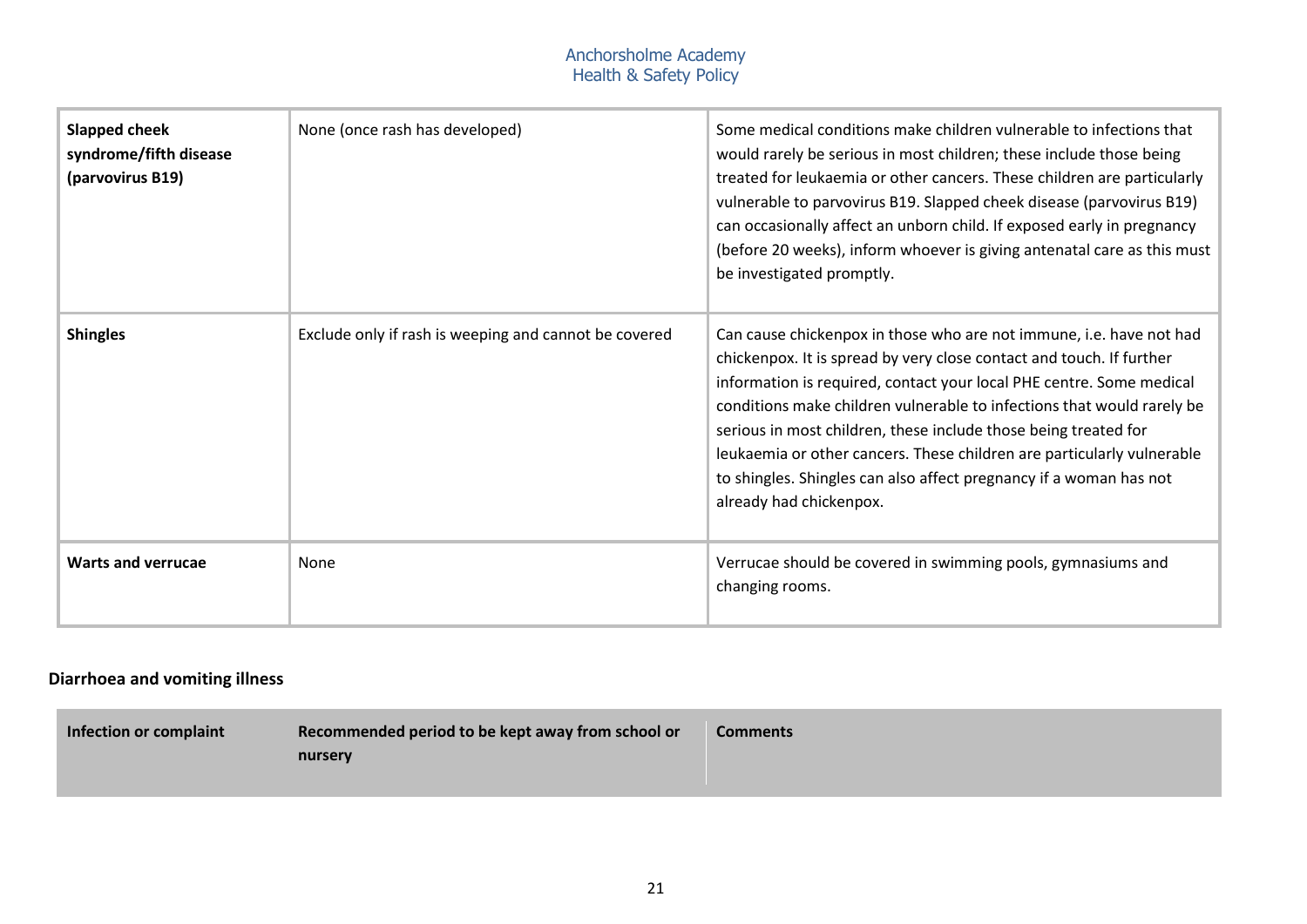| Diarrhoea and/or vomiting                                                                   | 48 hours from last episode of diarrhoea or vomiting                                                                                                              |                                                                                                                                                                                                                                                                                                                                                                                                               |
|---------------------------------------------------------------------------------------------|------------------------------------------------------------------------------------------------------------------------------------------------------------------|---------------------------------------------------------------------------------------------------------------------------------------------------------------------------------------------------------------------------------------------------------------------------------------------------------------------------------------------------------------------------------------------------------------|
| E. coli O157 VTEC<br>Typhoid* [and paratyphoid*]<br>(enteric fever) Shigella<br>(dysentery) | Should be excluded for 48 hours from the last episode of<br>diarrhoea. Further exclusion may be required for some<br>children until they are no longer excreting | Further exclusion is required for children aged 5 years or younger and<br>those who have difficulty in adhering to hygiene practices. Children in<br>these categories should be excluded until there is evidence of<br>microbiological clearance. This guidance may also apply to some<br>contacts who may also require microbiological clearance. Please<br>consult your local PHE centre for further advice |
| <b>Cryptosporidiosis</b>                                                                    | Exclude for 48 hours from the last episode of diarrhoea                                                                                                          | Exclusion from swimming is advisable for two weeks after the<br>diarrhoea has settled                                                                                                                                                                                                                                                                                                                         |

# **Respiratory infections**

| Infection or complaint | Recommended period to be kept away from school or<br>nursery | <b>Comments</b>                                                                                                                                                                                                                                                                                              |
|------------------------|--------------------------------------------------------------|--------------------------------------------------------------------------------------------------------------------------------------------------------------------------------------------------------------------------------------------------------------------------------------------------------------|
| Flu (influenza)        | Until recovered                                              | Some medical conditions make children vulnerable to infections that<br>would rarely be serious in most children, these include those being<br>treated for leukaemia or other cancers. It may be advisable for these<br>children to have additional immunisations, for example pneumococcal<br>and influenza. |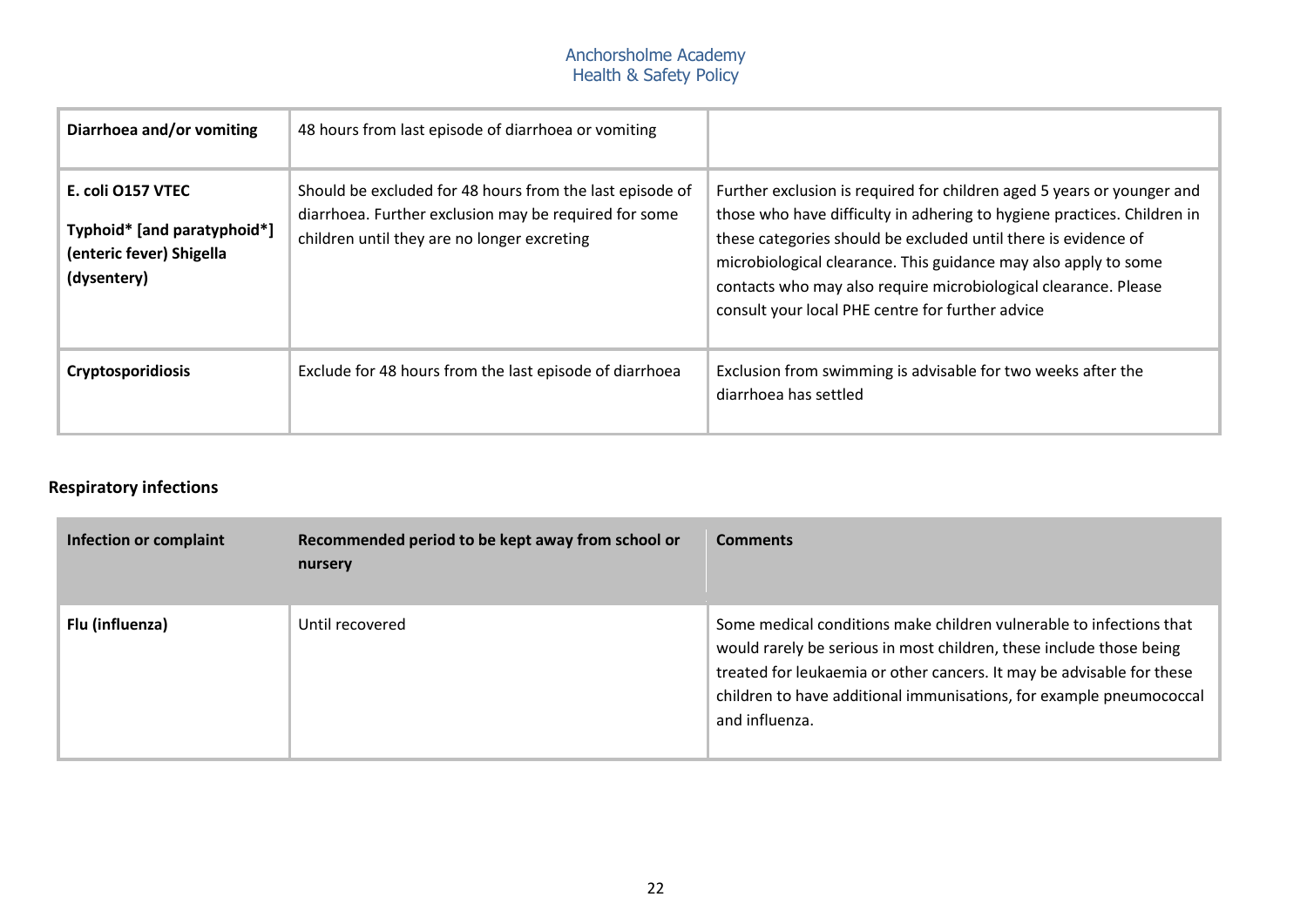| Tuberculosis*   | Always consult your local PHE centre                                                                         | Some medical conditions make children vulnerable to infections that<br>would rarely be serious in most children, these include those being<br>treated for leukaemia or other cancers. It may be advisable for these<br>children to have additional immunisations, for example pneumococcal<br>and influenza. |
|-----------------|--------------------------------------------------------------------------------------------------------------|--------------------------------------------------------------------------------------------------------------------------------------------------------------------------------------------------------------------------------------------------------------------------------------------------------------|
| Whooping cough* | Five days from starting antibiotic treatment, or 21 days<br>from onset of illness if no antibiotic treatment | Preventable by vaccination. After treatment, non-infectious coughing<br>may continue for many weeks. Your local PHE centre will organise any<br>contact tracing necessary.                                                                                                                                   |

## **Other infections**

| <b>Infection or complaint</b> | Recommended period to be kept away from school or<br>nursery | <b>Comments</b>                                                                                                                                                                         |
|-------------------------------|--------------------------------------------------------------|-----------------------------------------------------------------------------------------------------------------------------------------------------------------------------------------|
| Conjunctivitis                | None                                                         | If an outbreak/cluster occurs, consult your local PHE centre.                                                                                                                           |
| Diphtheria*                   | Exclusion is essential. Always consult with your local HPT   | Family contacts must be excluded until cleared to return by your local<br>PHE centre. Preventable by vaccination. Your local PHE centre will<br>organise any contact tracing necessary. |
| <b>Glandular fever</b>        | None                                                         |                                                                                                                                                                                         |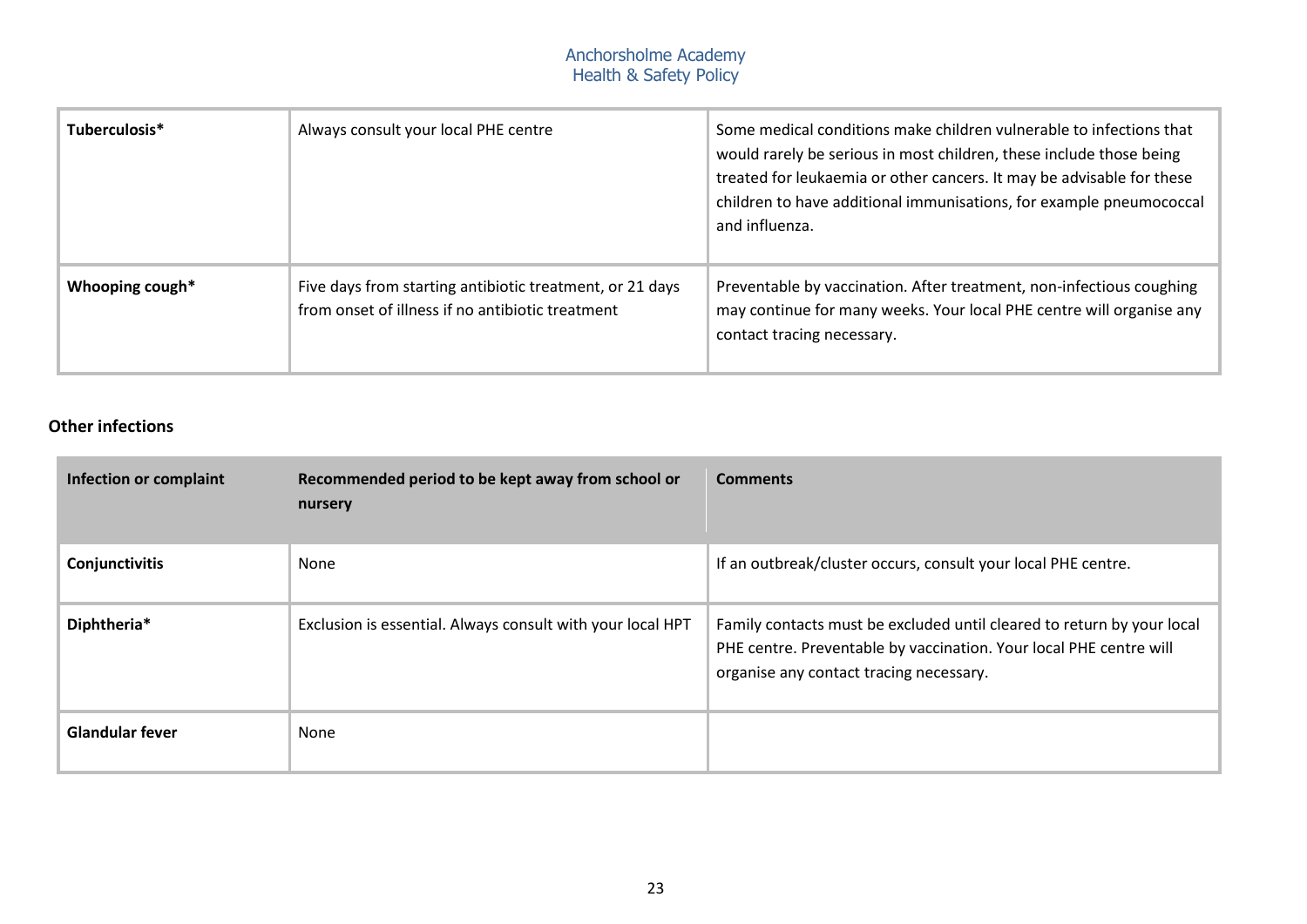| <b>Head lice</b>                           | None                                                                                                   | Treatment is recommended only in cases where live lice have been<br>seen.                                                                                                                                                                                                                                                                                                                                                                                                                                                                                                                                                                       |
|--------------------------------------------|--------------------------------------------------------------------------------------------------------|-------------------------------------------------------------------------------------------------------------------------------------------------------------------------------------------------------------------------------------------------------------------------------------------------------------------------------------------------------------------------------------------------------------------------------------------------------------------------------------------------------------------------------------------------------------------------------------------------------------------------------------------------|
| <b>Hepatitis A*</b>                        | Exclude until seven days after onset of jaundice (or seven<br>days after symptom onset if no jaundice) | In an outbreak of hepatitis A, your local PHE centre will advise on<br>control measures.                                                                                                                                                                                                                                                                                                                                                                                                                                                                                                                                                        |
| Hepatitis B*, C*, HIV/AIDS                 | None                                                                                                   | Hepatitis B and C and HIV are bloodborne viruses that are not<br>infectious through casual contact. All spillages of blood should be<br>cleaned up immediately (always wear PPE). When spillages occur,<br>clean using a product that combines both a detergent and a<br>disinfectant. Use as per manufacturer's instructions and ensure it is<br>effective against bacteria and viruses and suitable for use on the<br>affected surface. Never use mops for cleaning up blood and body fluid<br>spillages - use disposable paper towels and discard clinical waste as<br>described below. A spillage kit should be available for blood spills. |
| Meningococcal meningitis*/<br>septicaemia* | Until recovered                                                                                        | Meningitis C is preventable by vaccination There is no reason to<br>exclude siblings or other close contacts of a case. In case of an<br>outbreak, it may be necessary to provide antibiotics with or without<br>meningococcal vaccination to close school contacts. Your local PHE<br>centre will advise on any action is needed.                                                                                                                                                                                                                                                                                                              |
| Meningitis* due to other<br>bacteria       | Until recovered                                                                                        | Hib and pneumococcal meningitis are preventable by vaccination.<br>There is no reason to exclude siblings or other close contacts of a case.<br>Your local PHE centre will give advice on any action needed.                                                                                                                                                                                                                                                                                                                                                                                                                                    |